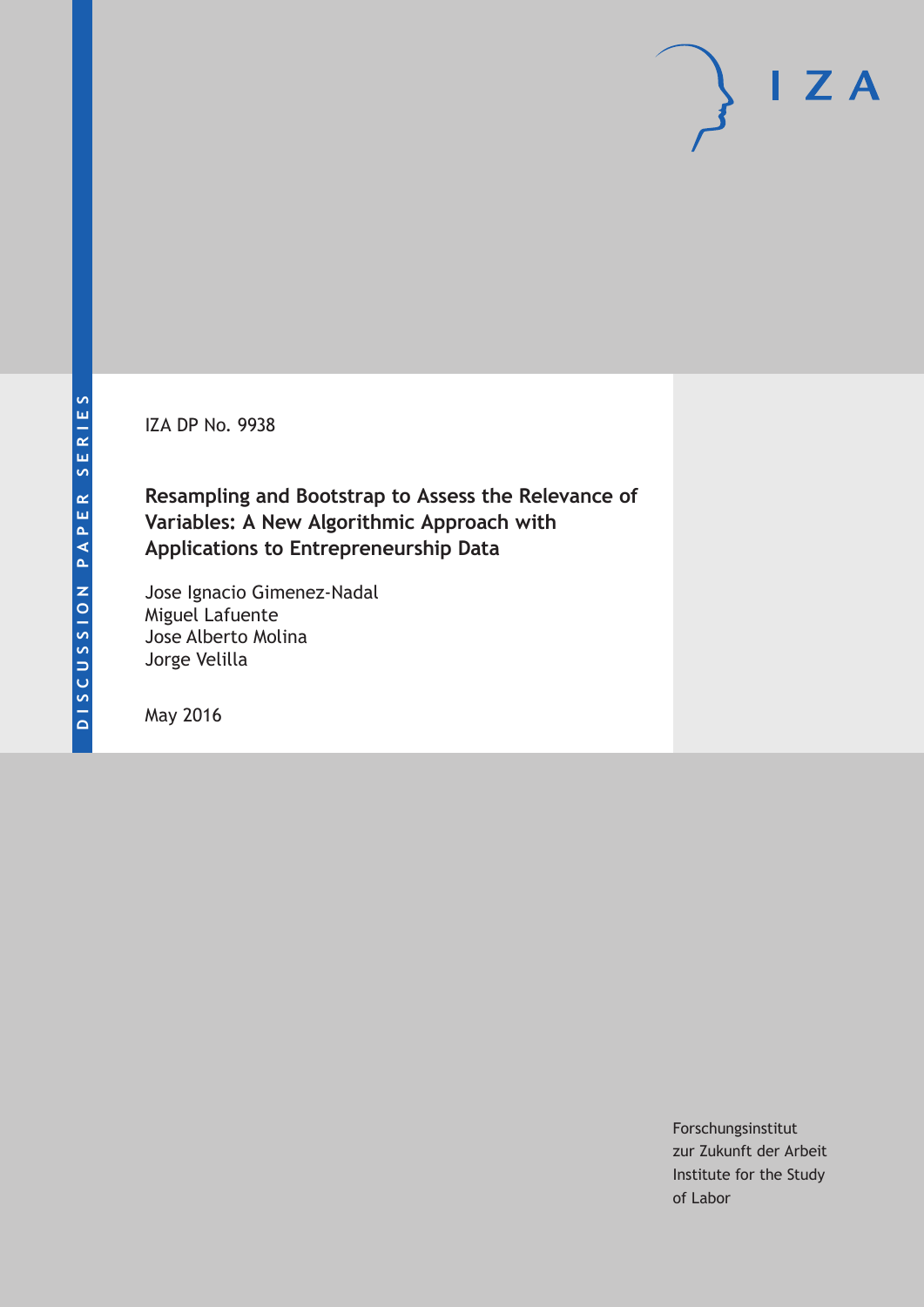# **Resampling and Bootstrap to Assess the Relevance of Variables: A New Algorithmic Approach with Applications to Entrepreneurship Data**

### **Jose Ignacio Gimenez-Nadal**

*University of Zaragoza and CTUR* 

### **Miguel Lafuente**

*University of Zaragoza* 

### **Jose Alberto Molina**

*University of Zaragoza and IZA*

# **Jorge Velilla**

*University of Zaragoza* 

Discussion Paper No. 9938 May 2016

IZA

P.O. Box 7240 53072 Bonn **Germany** 

Phone: +49-228-3894-0 Fax: +49-228-3894-180 E-mail: iza@iza.org

Any opinions expressed here are those of the author(s) and not those of IZA. Research published in this series may include views on policy, but the institute itself takes no institutional policy positions. The IZA research network is committed to the IZA Guiding Principles of Research Integrity.

The Institute for the Study of Labor (IZA) in Bonn is a local and virtual international research center and a place of communication between science, politics and business. IZA is an independent nonprofit organization supported by Deutsche Post Foundation. The center is associated with the University of Bonn and offers a stimulating research environment through its international network, workshops and conferences, data service, project support, research visits and doctoral program. IZA engages in (i) original and internationally competitive research in all fields of labor economics, (ii) development of policy concepts, and (iii) dissemination of research results and concepts to the interested public.

IZA Discussion Papers often represent preliminary work and are circulated to encourage discussion. Citation of such a paper should account for its provisional character. A revised version may be available directly from the author.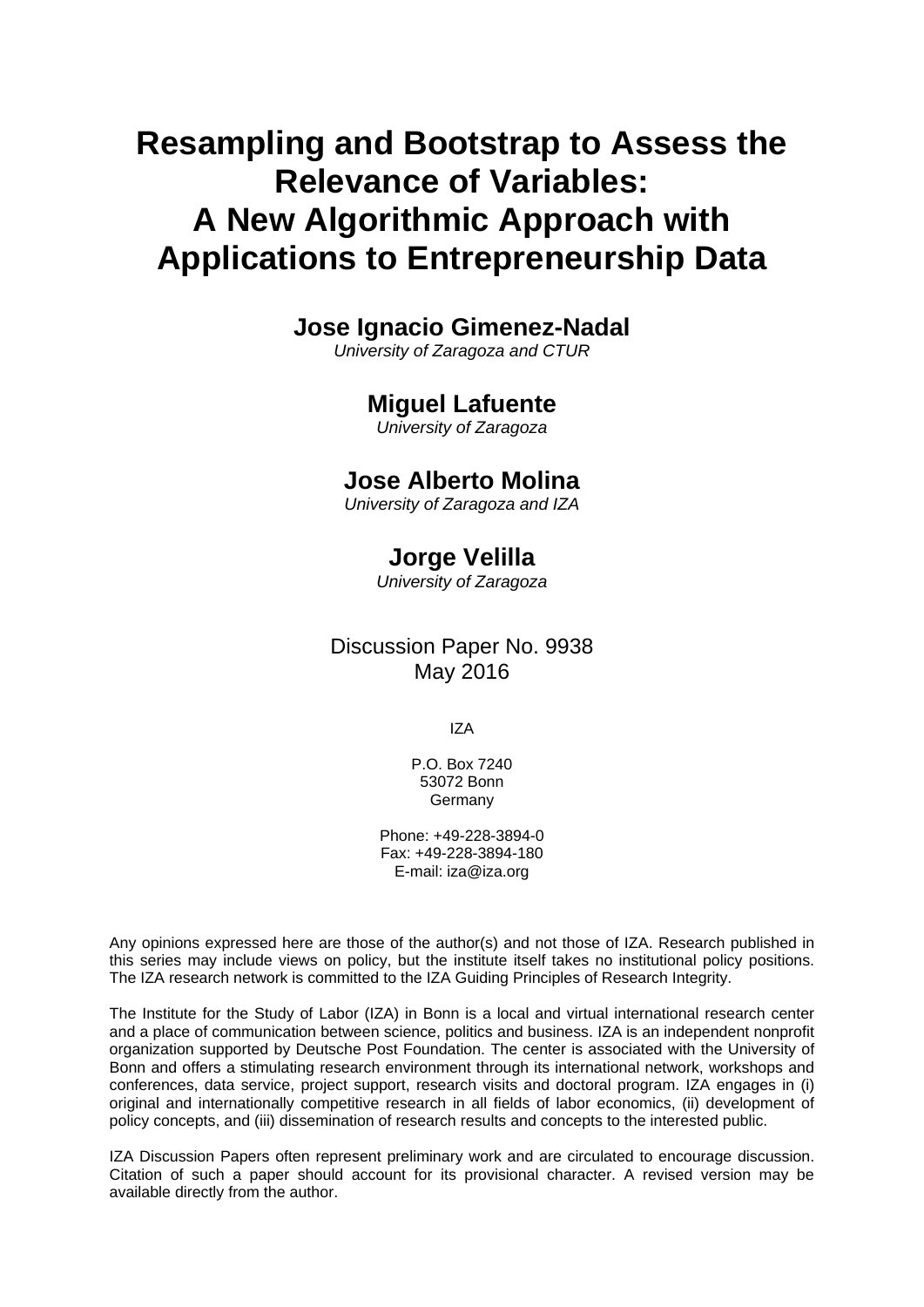IZA Discussion Paper No. 9938 May 2016

# **ABSTRACT**

## **Resampling and Bootstrap to Assess the Relevance of Variables: A New Algorithmic Approach with Applications to Entrepreneurship Data\***

In this paper, we propose an algorithmic approach based on resampling and bootstrap techniques to measuring the importance of a variable, or a set of variables, in econometric models. This algorithmic approach allows us to check the real weight of a variable in a model, avoiding the biases of classical tests, and to select the more powerful variables, or more relevant models, in terms of predictability, reducing dimensions. We apply this methodology to the Global Entrepreneurship Monitor data for the year 2014, and find that innovation and new technologies, help others with their business, and that entrepreneurial education at University and the availability of government subsidies, are among the most important predictors for entrepreneurial behavior.

JEL Classification: C21, C52

Keywords: bootstrap, regression, classification, entrepreneurship data

Corresponding author:

 $\overline{a}$ 

Jose Ignacio Gimenez Nadal Department of Economic Analysis University of Zaragoza C/ Gran Via 2 50005 – Zaragoza **Spain** E-mail: ngimenez@unizar.es

<sup>\*</sup> This paper has benefited from funding from the Spanish Ministry of Economics (Project ECO2012- 34828). Specifically, ML acknowledges the support from project MTM-2014-53340-P. ML is member of the research group "Modelos Estocásticos", supported by DGA and the European Social Fund.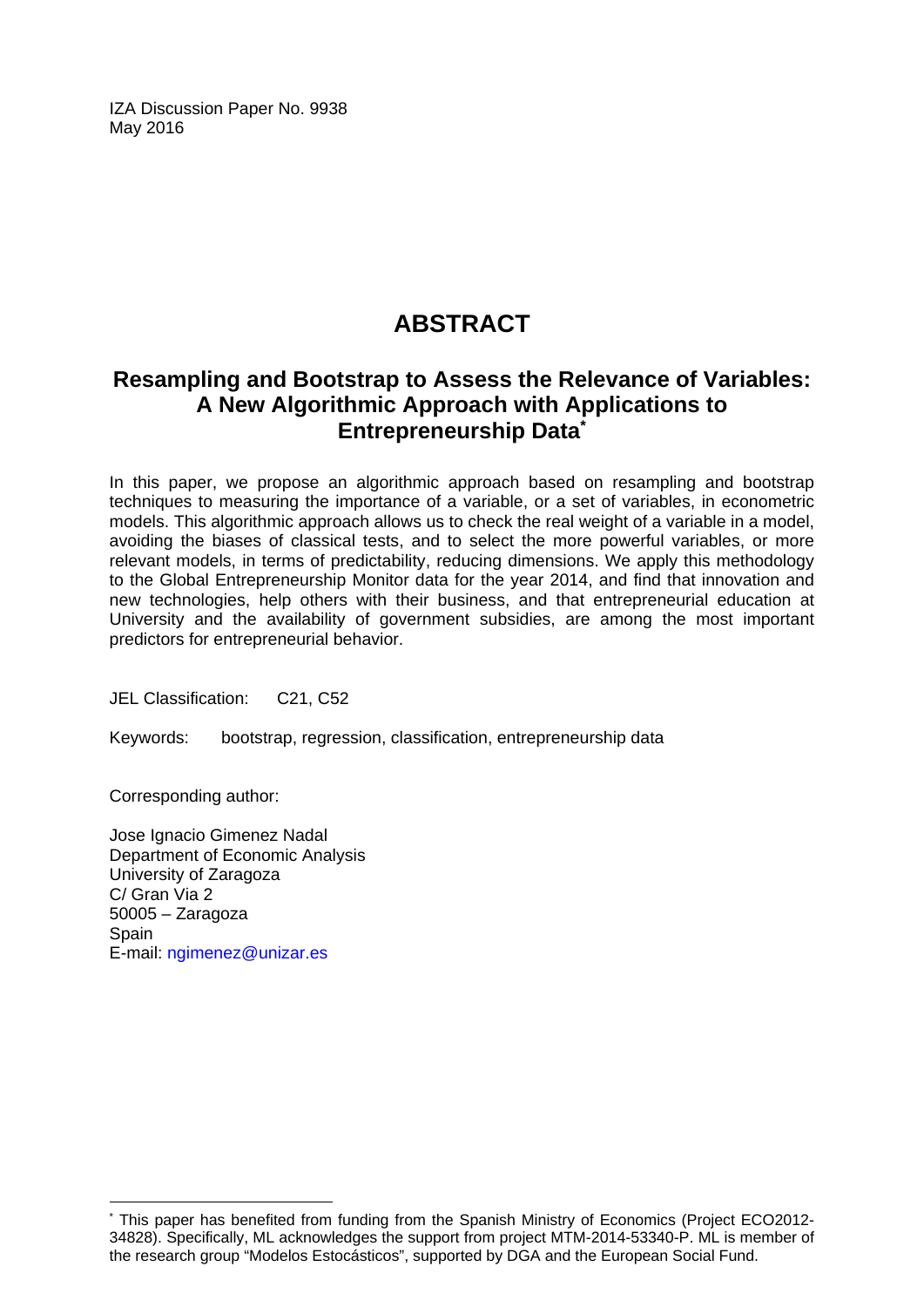### **1. Introduction**

1

Statistics is a relatively new field of knowledge that has evolved rapidly in recent decades. Advances in computing, and the recent development of new tools and frameworks such as *Bayesian statistics*, *machine learning*, and *big data*, make Statistics a very dynamic field. But cross-sectional econometric analyses often make use of classical models (linear and logistic regressions) to analyze data and make inferences, and while these models have the advantage of offering easily interpretable results, they rely on strong hypotheses (e.g., homoskedasticity, normality of residuals, and linear incorrelation of regressors) which makes the results and conclusions obtained from the models dependent on the fulfillment of those hypotheses. Certain authors have criticized the conclusions obtained from these methods, as they are not really drawn from the problem (i.e., from the real mechanism of the nature of the problem) but from the correct or incorrect operation of the model (Breiman, 2001b).<sup>1</sup> Furthermore, the usual measures of the accuracy of models (e.g, BIC, AIC, R-squared, Root MSE, Mean Square Error) may suffer from overfitting (Friedman *et Al*., 2001). Thus, while the latter approaches are generally accepted in economic analysis, there are sound reasons to propose alternative approaches.

The goal of this paper is to propose an alternative approach based on resampling and bootstrap, to draw conclusions from models where some of the classical hypotheses (e.g., homoskedasticity, normality of residuals, or linear incorrelation of regressors) are not necessarily imposed. Our approach leads us to improved models in terms of accuracy, which may make the results and conclusions drawn from them more reliable in general terms (Breiman, 2001b). To that end, we propose an algorithmic approach that, despite that it is developed for continuous or dichotomous variables, can be extended to other frameworks, such as multiple-categorical variables, by selecting alternative error functions.

The concept of bootstrap was firstly proposed by Efron (1979, 1982) as a procedure called "resampling". Since then, many authors have studied the properties of bootstrap and resampling procedures. Horowitz (2003) presents examples of performance of bootstrap econometric techniques. Gonçalves and White (2005) analyze conditions for the consistency of bootstrap estimations and conclude that bootstrap estimates are more accurate than closed-form asymptotic estimates, even in small samples. Bootstrap is also used in two-step econometric models where some regressors are imputed because they are measured with sampling error, and thus second/stage tests based on a covariance matrix are biased (Pagan, 1984; Murphy and Topel, 1985). There are several

<sup>&</sup>lt;sup>1</sup> Some examples of results that depend on the fulfillment of linear and logistic regression hypotheses are the estimated coefficients, their significance, and the accuracy of the model.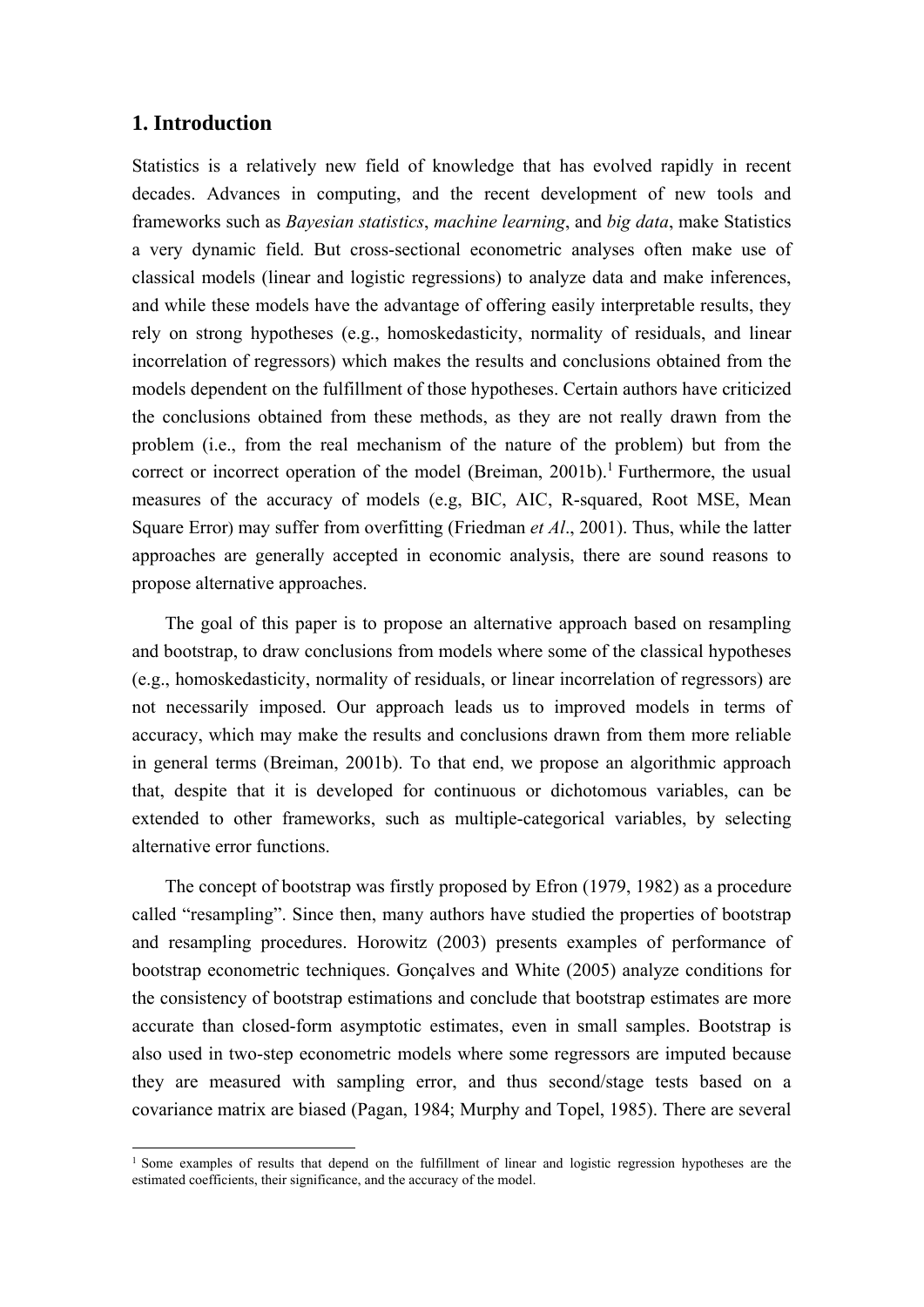books and studies that analyze bootstrap and review its various applications and perspectives (e.g., Vinod, 1993; Jeong and Maddala, 1993; Horowitz, 1995; Davidson and MacKinnon, 2006; and MacKinnon, 2002, 2006). However, less importance has been given in econometrics to problems that are apparently less complicated but are common in social sciences, such as accuracy of regression tests on data that does not satisfy regression hypotheses, and that can be partially addressed with resampling techniques.

Under this framework, we propose an algorithmic procedure where the predictive power of a set of variables is computed, which can then be used to estimate the proportional importance of a variable in an econometric model<sup>2</sup>. In doing so, we eliminate the biases incurred using classical econometric models. Our approach is based on resampling and bootstrap techniques, relies on the honest estimation of the infinite absolute test set error (also called the generalized absolute error in *machine learning*) and its comparison, and takes into account the risk of overfitting by selecting training and test sets from our samples. This method can hence be seen as an alternative to information criteria and  $R<sup>2</sup>$  statistics to compare models. We use Global Entrepreneurship Monitor (GEM) National data for the year 2014 to test our methodology. We find that living in a European country is the most important predictor of entrepreneurial behavior. Furthermore, entrepreneurial education, the availability of government subsidies, culture, R&D transfers, and equity in the access to new technology are the most powerful predictors of entrepreneurial behavior, as their effects are the strongest among all the variables, independently of the significance of *t*-ratios. Furthermore, we repeat the process with the GEM Global Individual Level data for the year 2014, which includes individual level information on entrepreneurial behavior, to test our approach for dichotomous variables. We obtain that helping other entrepreneurs and innovation factors are the main predictors of entrepreneurial activity. In these two applications, our algorithmic approach yields satisfactory results.

Our contribution to the literature is twofold. First, we group some well-known statistical techniques and develop an algorithmic method to compute the predictive power of a variable within a group of variables, and then estimate the strength of its relationship to the outcome using its predictive power. Thus, we redress the fact of assessing the importance of variables through classical and biased tests (*t-*tests and their significance). The novelty of our approach is not the statistical techniques used, but the fact that such methods are underused in microeconometrics, and we make use of them by aggregation, implementing an algorithmic approach that can be used in academic

1

<sup>&</sup>lt;sup>2</sup> Friedman (1953) suggested that the predicting power of a model was the key to determine whether relationships between variables were meaningful or not.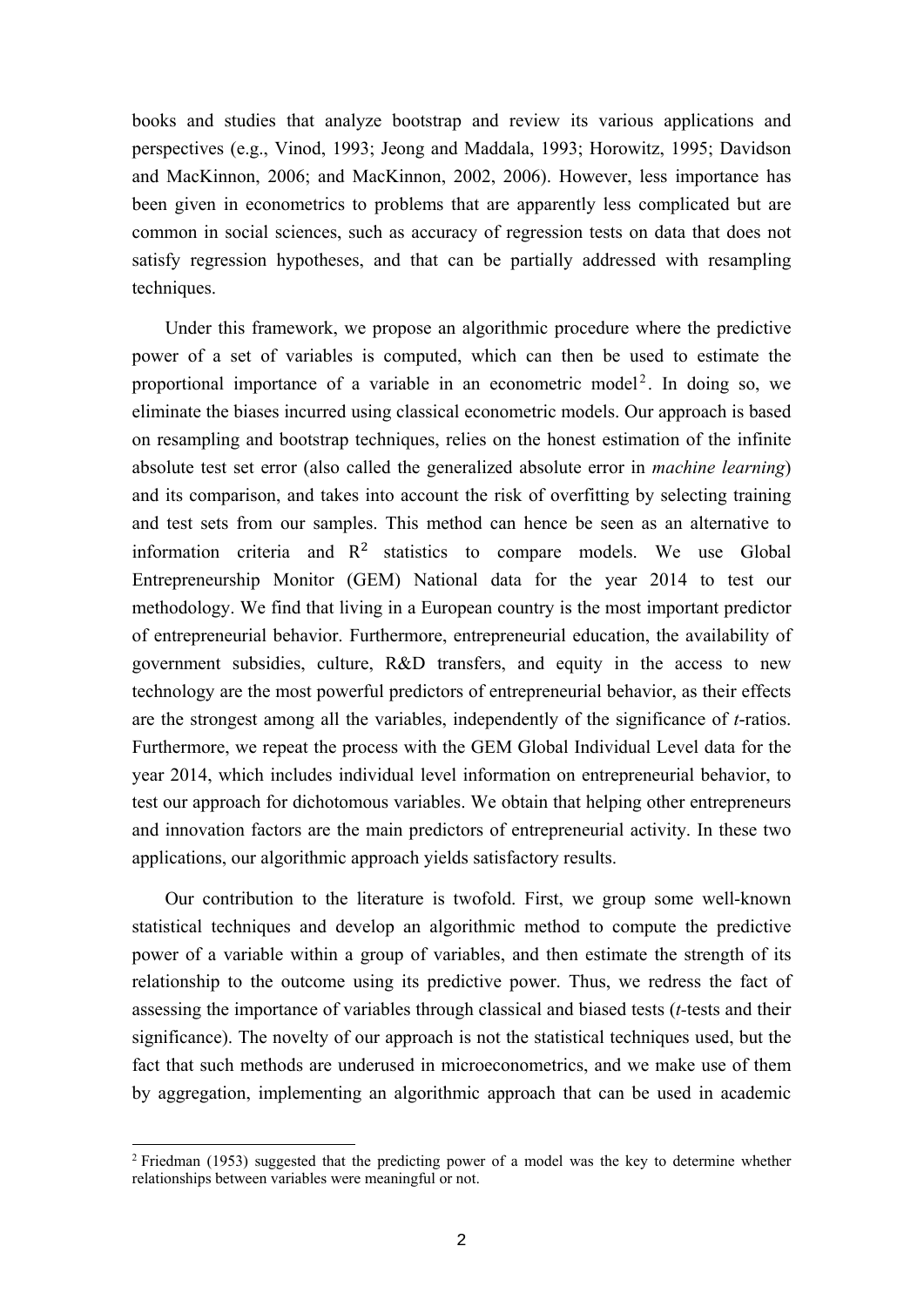settings. Second, we apply this algorithm to two current GEM databases to analyze which variables are best related to entrepreneurial activity.

The rest of the paper is organized as follows. In Section 2, we develop our algorithmic approach. Section 3 presents the data, and in Sections 4 and 5 we apply our methodology to these datasets. Finally, Section 6 presents our main conclusions.

#### **2. Description of the algorithm**

-

In this Section, we develop an algorithmic method to measure the *importance* of independent variables from the point of view of their 'predictive capabilities'. Under this framework, we propose that variables with a high predictive power are "meaningfully" related to the dependent variable, and this significance is more accurate than that of the relationship as measured through classical individual *t-*tests.

The "predictive capability" of a variable depends on the form of the problem. In the case of regression models, we make use of the *mean absolute error* (m.a.e.) of the prediction (i.e., the average of the absolute differences between real values and their estimations):

$$
m. a. e. = \frac{\sum_{i=1}^{N} |Y_i - \hat{Y}_i|}{N}
$$
 (1)

where *N* is the number of individuals,  $Y_i$  the value of the outcome variable for individual '*i*', and  $\hat{Y}_i$  its associated predicted value. We choose this measure rather than the *mean squared error* since its interpretation is clearer (it is measured in the same units as the dependent variable), although the selection should not affect the results qualitatively.<sup>3</sup> In the case of dichotomous variables, we also make use of the mean absolute error, but comparing the numeric value of the dependent variable, labeled 0 or 1, with the estimated probability of belonging to the latter class (i.e., each error will be computed with the quantity *P*; the individual does not belong to the real class).<sup>4</sup>

This measure of fitting, in contrast to other measures, such as the  $R<sup>2</sup>$ , will not be calculated with the data used to estimate the model because this may lead to overfitting.

<sup>&</sup>lt;sup>3</sup> Mean Square Error (m.s.e.) is generally chosen in statistics because of its differentiable capabilities. However, since we do not make use of these properties, we prefer to choose the mean absolute error.

<sup>&</sup>lt;sup>4</sup> In the case of a dichotomous variable, we have chosen the mean absolute error rather than the success rate of classification, because for each observation, the former (a number between 0 and 1) gives us more accurate information (sensitivity and sensibility) about the performance of the model than the success-fail result (0 or 1). Also, there may be cases with an unbalanced distribution of the two dichotomous outcomes of interest (i.e., one of the possible outcomes has a high frequency), and thus classical econometric models predicting always the highfrequency outcome could be considered as having a very high predictive power.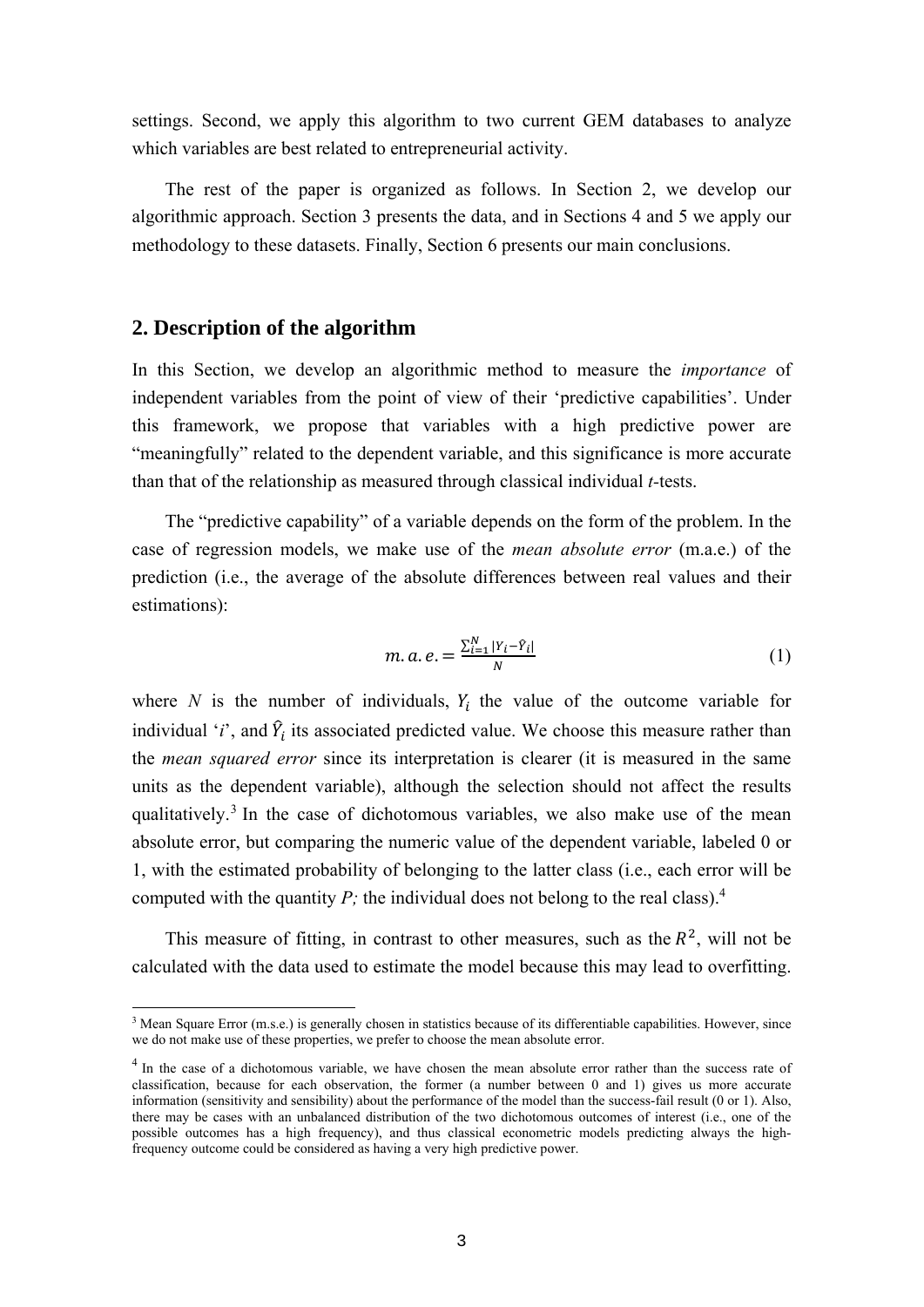This problem appears when we estimate the goodness of fit of a model with the same set of individuals used to *train* (or fit) this model. When this problem is not taken into account, some noisy information can be taken as good information and then the goodness of fit of the model is overestimated (i.e., the  $R<sup>2</sup>$  strictly increases adding independent variables to the model, although these variables have no relationship with the dependent variable). There are several statistics, widely used, that measure the goodness of fit by penalizing the number of variables. However, these settings still depend on training data (*adjusted*  $R^2$ ) and even on the theoretical distribution of the model (e.g., BIC, AIC or AICC). In the same way, the lack of power in goodness-of-fit tests if the alternative direction is not correctly specified has been rigorously proved (Bitel et al. 2006).

In order to avoid this problem, we divide our sample into a group used to fit ('train') the model, a *training set* (*Tr*); and another group used to estimate the goodness of fit, a *test set* (*Te*). Then, the mean absolute error over the test set takes the form:

$$
m. a. e. = \frac{\sum_{i \in T e} |Y_i - \hat{Y}_i|}{|T e|} \tag{2}
$$

where  $|Te|$  indicates the number of individuals in the test set. The estimated m.a.e. (over test set) gives us information on how rightly or wrongly our model predicts *new*  data. Since this method could lead to overfit of the test set, we avoid this by resampling (Friedman *et al.*, 2001; Efron and Tibshirani, 1993).

We compute a bootstrap with 500 iterations on the following algorithm. We first randomly select a bootstrap sample (i.e., we randomly choose with replacement a subsample of the same size as the original sample), which constitutes our training set  $(Tr^{(k)}$ , for each iteration *k*). It is proven that following this rule, we asymptotically get a training set in which approximately 63% of the individuals in the initial sample appear at least once. The remaining individuals will constitute our test set  $(Te^{(k)})$ .<sup>5</sup> We also randomly select a subset of regressors in each iteration. In our case, we specifically choose the number of introduced features in the model to be on the order of the squared root of the total independent variables,  $m_2 \approx \sqrt{m}$ , based on studies for similar problems by Efron and Tibshirani (1993), Amit and Geman (1997) and Ho (1998). We then train our model with the observations of the training set corresponding to the *k*-th iteration:

$$
Y_i = \hat{f}(X_{1j}, ..., X_{m_2j}) + \varepsilon_i^{(k)}
$$
 (3)

1

<sup>&</sup>lt;sup>5</sup> The probability of an observation belonging to the test set is  $\left(1 - \frac{1}{n}\right)^n$ , where *n* is the number of variables. When *n* goes to  $\infty$ , this tends to  $e^{-1} = 0.3678$ .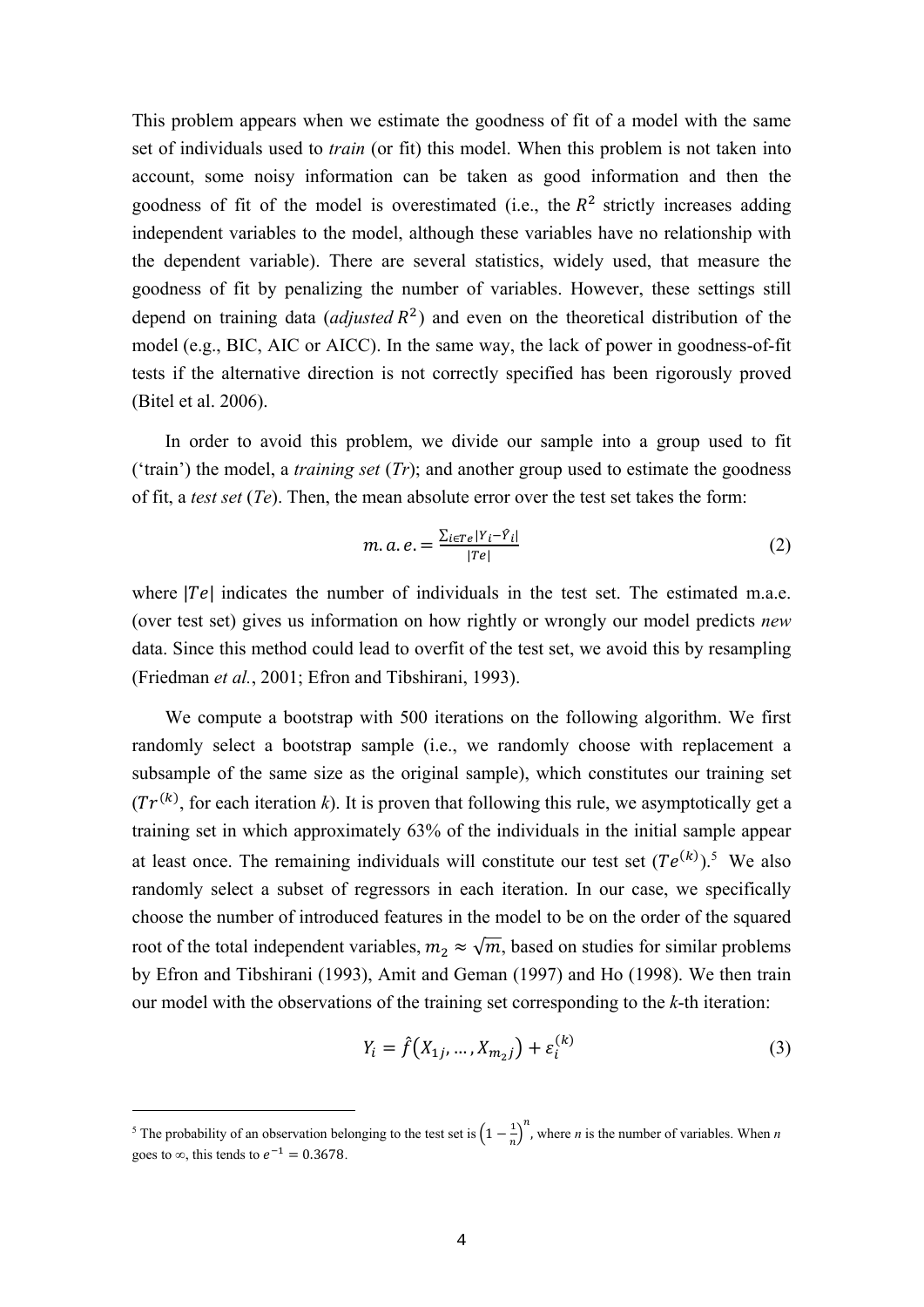for each  $i \in Tr^{(k)}$ , where  $X_{1j}, ..., X_{m_2j}$  are the features randomly selected and  $\varepsilon_i^{(k)}$  the unmeasured factors of the corresponding iteration<sup>6</sup>.

For each iteration *k*, once the model is trained, we predict the value of the dependent variable,  $\hat{Y}$ , for each individual '*j*' in the test set and save those values, as well as the indices of the variables included in the model:

$$
\widehat{Y}_j^{(k)} = \widehat{f}(X_{1j}, \dots, X_{m_2j})
$$
\n(4)

for each  $j \in Te^{(k)}$ . Then, the *k*-th iteration finishes and begins the  $(k+1)$ -th.

Finally, to estimate the overall performance of a particular variable, we average the estimated mean absolute error computed over the corresponding test set for each iteration in which it has participated. The output of our algorithm is then a vector of size of the number of total variables. Each element '*i*' in the vector,  $\epsilon(X_i)$ , contains the average of the mean absolute error (over test set) of the models in which the *i-*th feature has been added, i.e.:

output = 
$$
(\epsilon(X_1), \ldots, \epsilon(X_m)),
$$

where

1

$$
\epsilon(X_i) = \frac{\sum_{X_i \in \text{Model}_k} (\text{m.a.e.}(\text{Model}_k))}{\text{interventions of } X_i}
$$
(5)

for  $i = 1, ..., m$ , and m.a.e.(.) represent the mean absolute error over the test set of the model (equation (2)). Thus, the lower this quantity associated with a variable, the greater the predictive power of the correspondent variable, and thus the greater the importance of such variable, independently from its associated *t*-ratio (and the correspondent *p*-value). Furthermore, we should compare the differences between  $\{\epsilon(X_k)\}_{k \in G}$  and  $\{\epsilon(X_k)\}_{k \notin G}$ , to have a precise idea of how important it is to add  $X_k$  to the model.

We acknowledge that this method allows us to compute the importance of a variable according to its predictive power (i.e., how it helps to predict the dependent variable). However, we do not obtain the sign of the relationship, nor its level of significance based on a test, which is what we pretend to correct due to the limitation of those statistics. While running this algorithm, due to the computational cost of resampling, and the time of fitting each model for big databases, we should be careful when choosing the total number of iterations trying to find equilibrium between this quantity and computation- time trade-off. We also consider the possibility that the

 $6$  In equation (3) it is written for simplicity  $Y_i$  as a function, although our approaches can be more generally applied to non-functional relationships, as for example, when estimations are based on genetic algorithms or other kinds of stochastic modifications of the more usual statistical learning methods.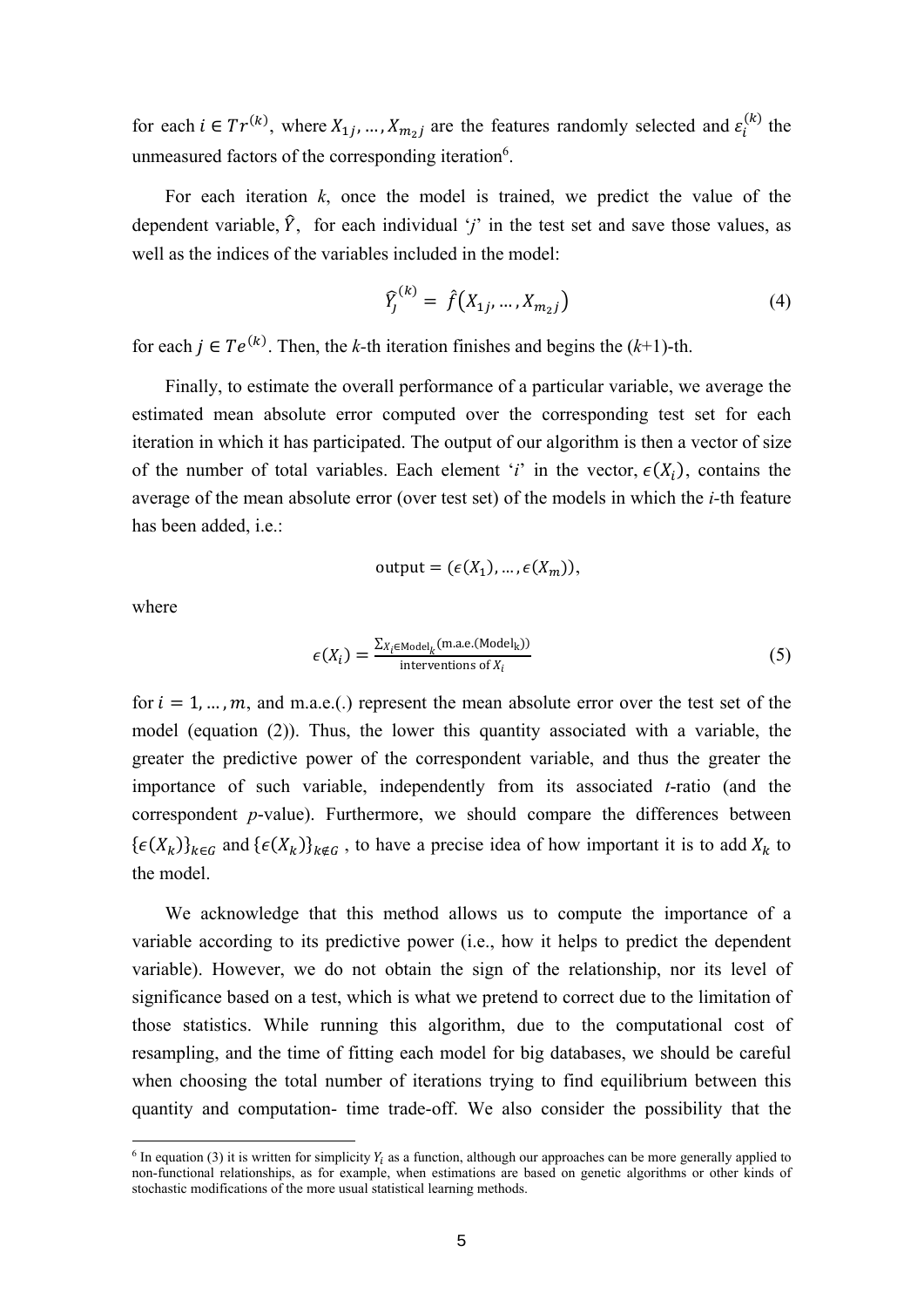number  $m_2$  of variables participating at each iteration is too high and then we are adding some noisy information to the model. The set of variables included at each iteration of the model does not necessarily provide a good model, and consequently, this measure is not an estimation of the best possible performance. Nevertheless, the quantity will be useful for comparing the power of each variable when it interacts with the whole database information. In sections 4 and 5, we propose a method to deal with this issue, based on the previously-described algorithm.

It is important to highlight that we do not restrict this analysis to a concrete model (parametric, or not) or algorithm (CART, genetic algorithms…), because the measure of fit of the model, the mean absolute error over the test set, can be extended for every regression problem. An advantage of this algorithm is precisely its capability to be applied to many statistical techniques by changing the regression method or algorithm, despite that these methods could have a stochastic nature. Our methods contain many similarities with the out-of-bag error in random forest (defined originally for tree techniques, Breiman 2001a) or bagging (Breiman, 1996) methods. Nevertheless, out-ofbag estimations are defined for a single model in terms of the bagged model using different loss functions (m.s.e. and rate of failure for regression and classification problems respectively). In addition, since we focus on inference instead of prediction, we choose a more suitable error function, especially in the dichotomous variable setting where the 0-1 loss may be unable to capture some information in problems where the relative frequency of groups is unbalanced. We also formalize, adapt, and combine differently the resampling techniques, playing with stochastic and deterministic variable selection, even across different models, in order to extract information.

Thus, the algorithm allows us to reliably compare some models and choose the best one in terms of its predictability power, but with the aim of making inferences. For example, if we use logistic regressions, we do not need to assume that every hypothesis is true. However, we focus on the degree of prediction of the model and draw conclusions from it, rather than from *p*-values or *t-*ratios that are probably biased because the data may not follow the required hypotheses.

#### **3. Data and variables**

-

We first use the Global Entrepreneurship Monitor (GEM) National Level data for the year 2014, in order to analyze which socio-economic characteristics of countries are related to the entrepreneurial activity, which is measured by the TEA index.<sup>7</sup> This

 $^7$  The TEA (Total early-stage Entrepreneurial Activity) index measures the percentage of the working-age population who have begun a new business in the recent 2 and a half years, or intend to do so. This indicator is computed yearly by GEM and is downloadable from http://www.gemconsortium.org/data/sets.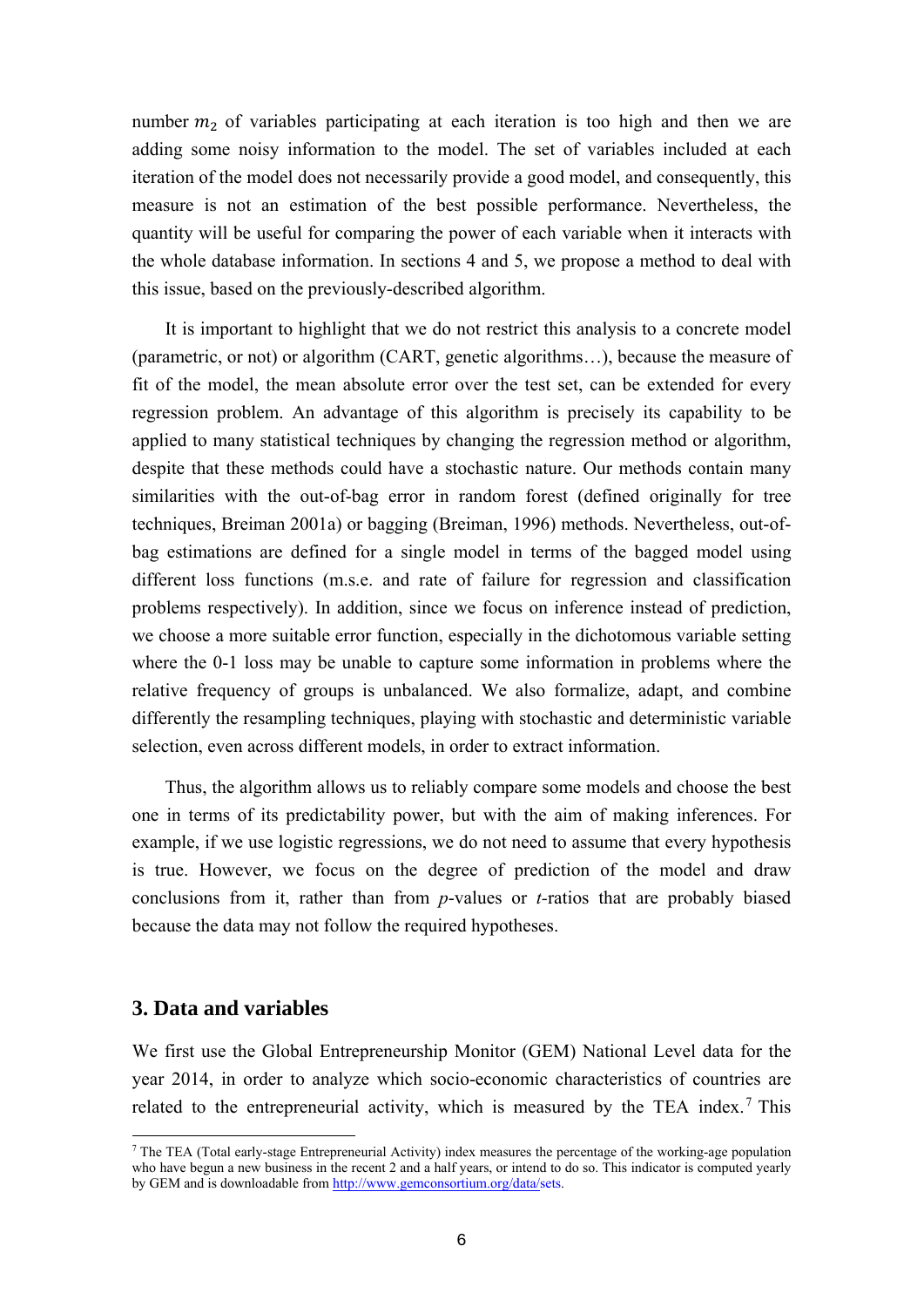database is annually elaborated by GEM and contains information about nine groups of variables of national, socio-economic characteristics related to entrepreneurship encouragement (a description of those variables can be found in Table 1). This data is based on surveys filled out by 36 experts in each country, where stylized questions are used. For every country, each variable takes the mean average responses of the experts, with values between 1 (totally disagree) and 5 (totally agree). More information can be found in http://www.gemconsortium.org/about/wiki. Since we have data about every single characteristic, and also about each group, or principal factor, of variables (see Table 1), we will repeat the analyses for both cases<sup>8</sup>. We have information on 69 countries: Australia, Austria, Belgium, Canada, Chile, Denmark, Estonia, Finland, France, Germany, Greece, Salvador, Slovakia, Slovenia, Spain, Hungary, Ireland, Italy, Japan, Luxembourg, Mexico, Norway, Netherlands, Poland, Sweden, Switzerland, United Kingdom, United States, Angola, Argentina, Belize, Bolivia, Bosnia, Botswana, Brazil, Burkina-Faso, Cameroon, China, Colombia, Costa Rica, Croatia, Ecuador, Filipinas, Georgia, Guatemala, India, Indonesia, Iran, Jamaica, Kazajistan, Kosovo, Lithuania, Malaysia, Panama, Peru, Puerto Rico, Qatar, Romania, Russia, Singapore, South Africa, Suriname, Thailand, Trinidad and Tobago, Uganda, Uruguay and Vietnam.

Summary statistics of variables and principal factors are shown in Table 1. It is shown how the average TEA index across countries is 13.08, which means that around 13% of the working age population are entrepreneurs. Furthermore, the standard deviation is 8.15, indicating a considerable variation across countries. Furthermore, 33.3% of the countries in the sample belong to the EU, and 42% to the OECD. The rest of the variables are, in general, between 2 and 3 (in the scale of agreement), with standard deviations rarely greater than 0.5. The lowest values are found among variables of the group "Entrepreneurial level of education at Primary and Secondary", with a mean value of the factor of 2.09 and a moderate standard deviation of 0.39. On the other hand, the highest values are reached in the groups "Professional and commercial infrastructures access" (3.02, with a moderate standard deviation of 0.33) and "Physical infrastructures and services access" (3.75, with a standard deviation of 0.48, higher than in the previous case). A recent analysis of the entrepreneurial level of countries using GEM data can be found in Molina and Barrado (2015).

We also use the GEM Global Individual Level of the year 2014 to analyze the individual factors related to the fact of being an entrepreneur, or not. The database is elaborated by GEM on an annual basis and contains information about entrepreneurialrelated characteristics, and is defined at the individual level (microeconomic data). This

1

<sup>8</sup> GEM NES National Level already defines every factor, as is shown in Table 1. For a given country, each principal factor value is the mean of the single variables' values associated with it.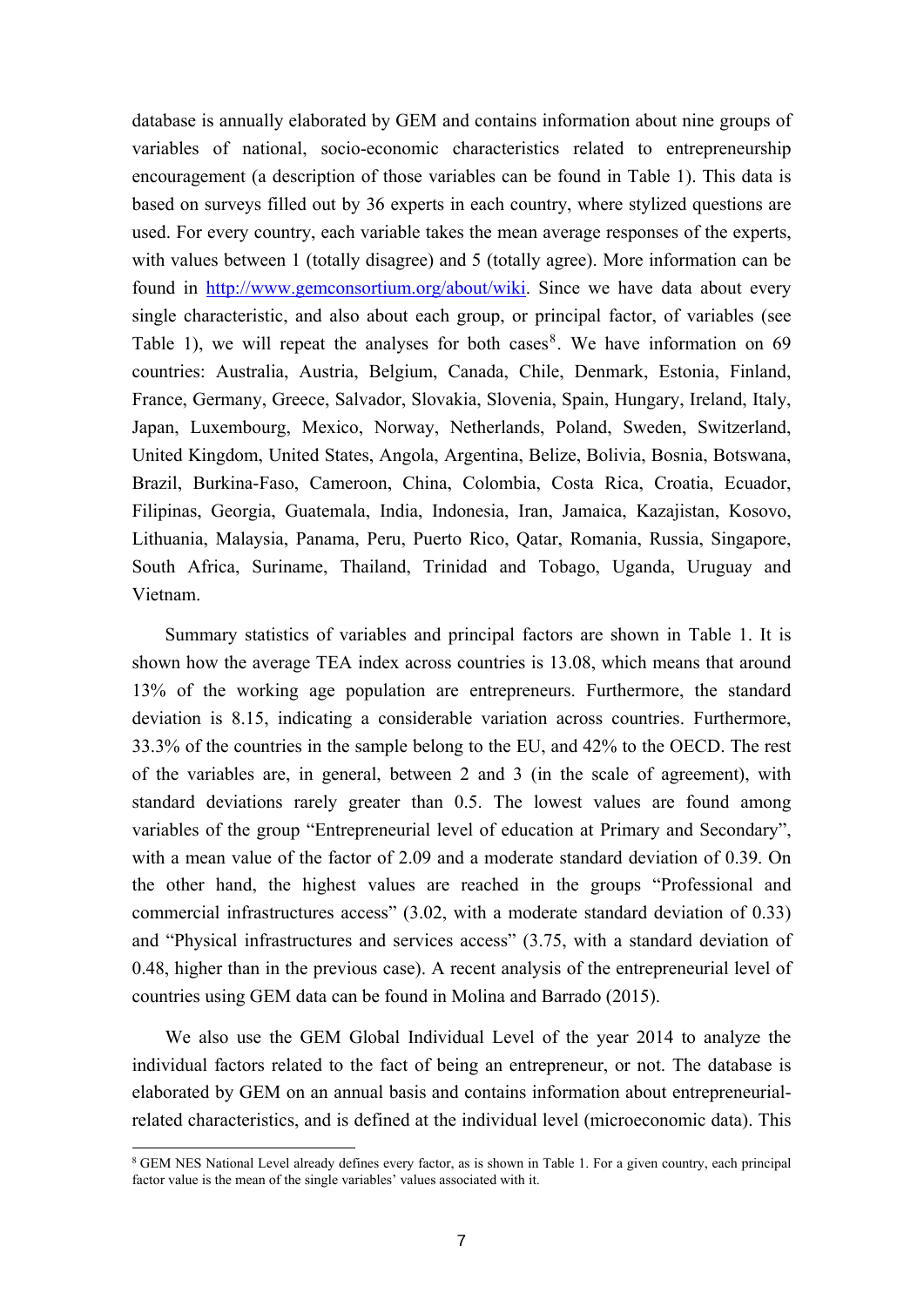data is based on stylized questions elaborated by GEM experts, and filled-in by individuals in each of the analyzed countries. Each question is answered between 1 (totally disagree) and 5 (totally agree). Thus, we are able to analyze entrepreneurship from the point of view of individuals, and macroeconomic factors. More information about this database can be found in http://www.gemconsortium.org/about/wiki.

We now have data on 188,373 individuals, 93,636 of whom belong to an OECD country and 94,738 of whom do not. Summary statistics of the 53 features and the dependent variable are shown in Table 2. We also have information on the country of residence of each individual, information that will be taken into account in the analysis. In order to make the analysis less susceptible to biases, we have redefined variables as *dummy*, taking value 1 if the answer is an agreement (values 5 as "totally agree" or 4 as "agree"), and value 0 for the remaining categories.

We can see that only 8.1% of individuals in the OECD are entrepreneurs, in contrast with 16% in the non-OECD countries. The difference is significant according to the Kruskal-Wallis test. In fact, all characteristics taken into account are significantly different between individuals living in OECD and non-OECD countries, except the perception of the conditions of life. Some of the most meaningful differences can be found in: 1) age (with an average of 43 years in the OECD and 38 in the non-OECD countries); 2) the consideration of the own skills of the entrepreneur (55% of the individuals in non-OECD countries think they have sufficient skills to be an entrepreneur, in contrast with 44% of OECD individuals); 3) the proportion of individuals who are paid-employed is 54% in the OECD, vs 39% in non-OECD countries, which can have important effects on those who are entrepreneurs due to necessity; 4) the desire to become a businessman is present in 66% of the individuals in non-OECD countries, in contrast with 44% in the OECD who wish to become an entrepreneur; 5) the consideration of finding good opportunities to become an entrepreneur (43% vs 26%); 6) the good social perception of being an entrepreneur  $(44\% \text{ vs } 26\%)$ ; 7) the consideration of an entrepreneurial supporting culture  $(66\% \text{ vs } 26\%)$ 42%); and 8) the promotion of entrepreneurs through the media (64% vs 41%).

### **4. An application to continuous variables**

### **4.1 First step**

Following the algorithmic approach in Section 2, we consider the TEA variable for the GEM 2014 National Level database, by country, as our dependent variable, and the rest of the variables as regressors. In each iteration  $k$ , we consider the following linear regression model: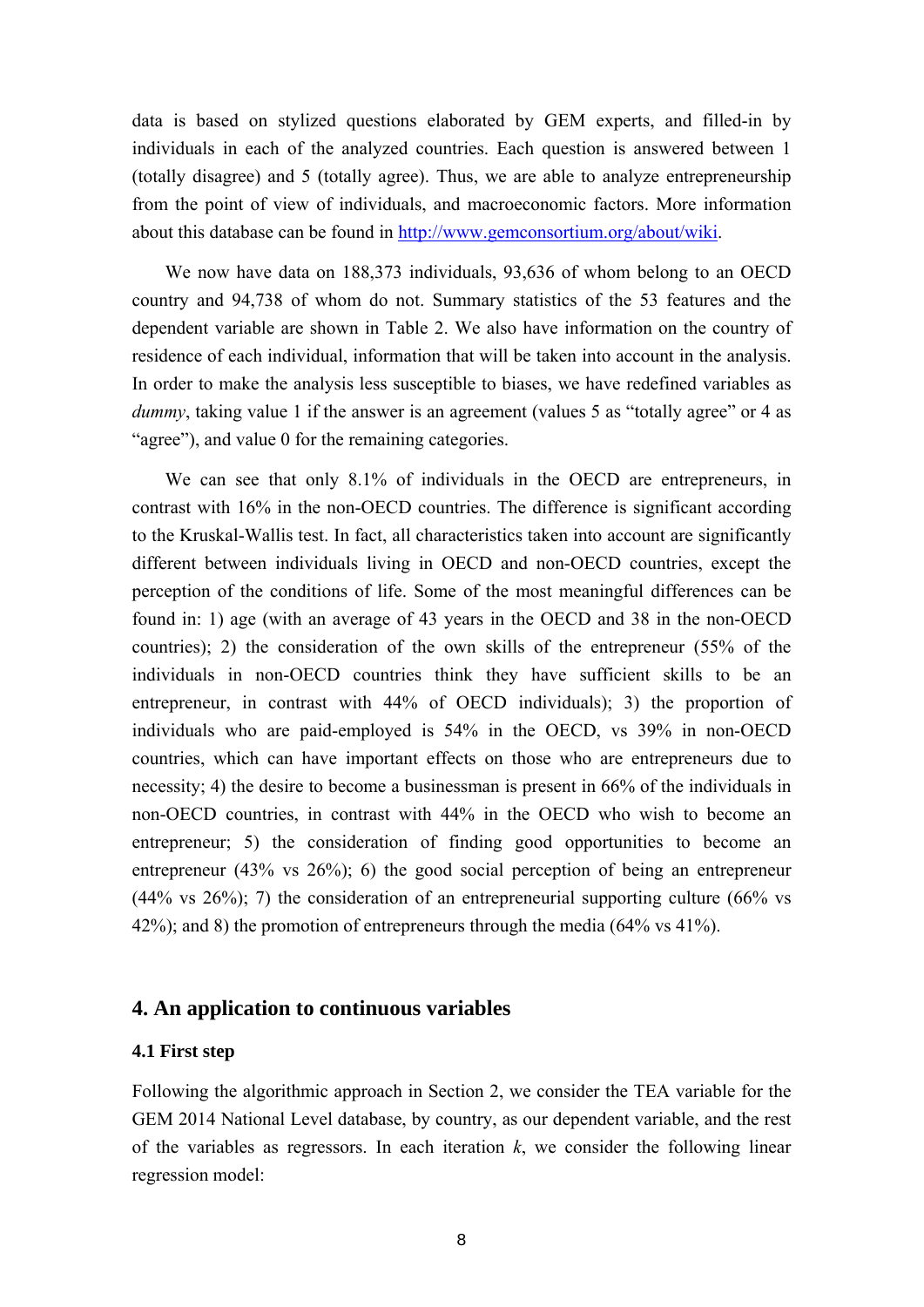$$
Y_i = \beta_0^{(k)} + \sum_{i=1}^{m_2} \beta_i^{(k)} X_i + \varepsilon_i^{(k)}, i \in Tr^{(k)}
$$
(6)

with  $m_2 = 7$ , the number of variables in each iteration, and  $\varepsilon_i$  being unmeasured errors with a normal centered i.i.d. distribution, obtaining the results shown in Figure  $1<sup>9</sup>$  That is, Figure 1 represents, for each exogenous variable (represented on the X axis) the average value of the mean absolute error (over test sets) associated with the dependent variable (Y axis) considering all iterations in which the corresponding variable appears, which is estimated following the algorithmic approach. That is to say, for every feature on the X axis, we estimate equation (5) and then represent it on the Y axis. Thus, we must interpret these results as demonstrating that the smaller the value of the m.a.e. associated with a feature, the better is the model after its inclusion (i.e., the less important the error committed, and the better the prediction).

In Panel A, the process is developed, taking into account all single variables, excluding the principal factors. We find that belonging to the European Union is clearly the most powerful regressor, perhaps indicating the structural characteristics of this group of countries that condition their entrepreneurial level. However, the variable "country" appears to be the less influential regressor, indicating that including country fixed effects, apart from the indicators taken into account in the model, may not contribute in a meaningful way to the accuracy of the models.

Variables D2.4 ("Colleges and Universities provide good and adequate preparation for starting up and growing new firms"), C.1 ("A wide range of government assistance for new and growing firms can be obtained through contact with a single agency") and A.3 ("There are sufficient government subsidies available for new and growing firms") also contribute clearly to model accuracy, in contrast with the rest of the regressors. Thus, our results indicate that entrepreneurial education at University, simplicity in Government assistance, and availability of Government subsidies are among the factors with the greatest impact on the entrepreneurial activity of countries. Variables I.2 (entrepreneurial culture), G1.2 (intra-industry market dynamism), A.4 (funding availability from private investors), G2.5 (restrictions on new firms from established firms), D2.6 (vocational and professional entrepreneurial education) and I.1 (successthrough-effort culture) are, apart from the latter, the independent variables with the highest predictive power, according to our methodology.<sup>10</sup> On the other hand, the variables D1.3 (entrepreneurial education at primary and secondary levels), G1.1 (goods and services market dynamism), B2.7 (cope with bureaucracy regulation and licensing)

-

 $9 m<sub>2</sub>$  is the number of variables in each iteration, and we choose it to be around sqrt(total number of variables), as mentioned in the previous section. As we have 56 variables, we take  $m_2 = 7$ .

<sup>10</sup> GEM's definition of each variable is shown in Table 1.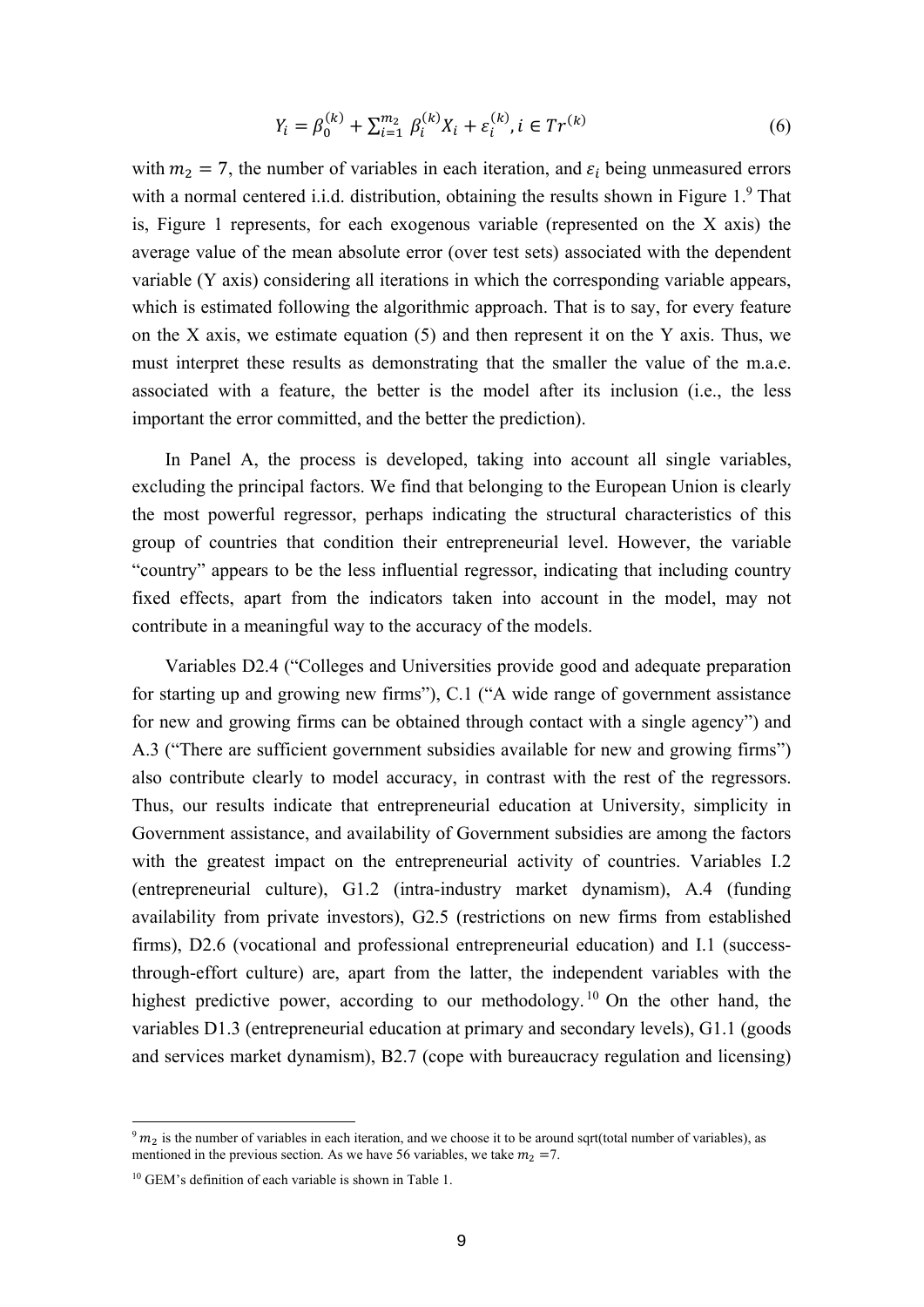and E.2 (equity in the access to technology) appear to be the variables with the lowest predictive power.

If we now focus on Panel B (where the analysis is done using the grouped factors, rather than all the single independent variables, and now  $m_2 = 3$ ), we can see that, again, belonging to the European Union is by far the most important variable, despite that country fixed effects are among the less important variables. The rest of the results are in line with those found in Panel A, since entrepreneurial education at University (group D.2 in Table 1) and socio-cultural support (Group I) are among the five variables with the higher predictive power, together with R&D Transfers (Group E) and belonging to the OECD. In contrast, the three variables with the lowest explanatory power regarding the entrepreneurial level of a country are bureaucracy and taxes (Group B.2), country fixed-effects, and Government policies and support (Group B.1).

Our results indicate that entrepreneurship appears to be mainly motivated from vocation, desire, and social norms (Kotsova, 1997; Minniti, 2005; Cooper and Yin, 2005; Arenius and Minniti, 2005; Terjesen and Szerb, 2008; Molina *et al.*, 2015), where government investment and subsidies can be an incentive for individuals to initiate a business and become an entrepreneur (Acs, 1992; Lundstrom and Stevenson, 2002; Amorós *et al*, 2012; Berrios-Lugo and Espina, 2014) but bureaucracy and taxes restrictions do not discourage them (in contrast with Kotsova, 1997). Furthermore, specific entrepreneurial skills education at University and the professional level appear to also be important determinants for future entrepreneurs (Kotsova, 1997; Minniti and Nardone, 2009; Bosma *et al*., 2004; Levie and Autio, 2013), together with concrete issues at early stages of education, where it is important to promote creativity and selfsufficiency (in line with the notion of Kyrö, 2015, that entrepreneurial education is a new form of pedagogy).

#### **4.2 Step by step selection.**

We now repeat the procedure but selecting only one variable in each iteration, and increasing the number of iterations to 2,000. Our objective is to check, in a simple linear regression model, which variable has the greatest predictive power. Figure 2 shows the results, where the X axis shows the variables, and the Y axis the average of the m.a.e. associated with each variable. However, we will select in each of the steps (each panel of this figure) only the most predictive feature, which will be included in the next fitted model. The process ends when the average m.a.e. of the best variable included is worse than the previous one, indicating that its inclusion does not suppose any improvement in the model. We can see in Figure 2, Panel A, that the dummy EU is the first variable to enter into the model. It is important to note that the mean average error in the model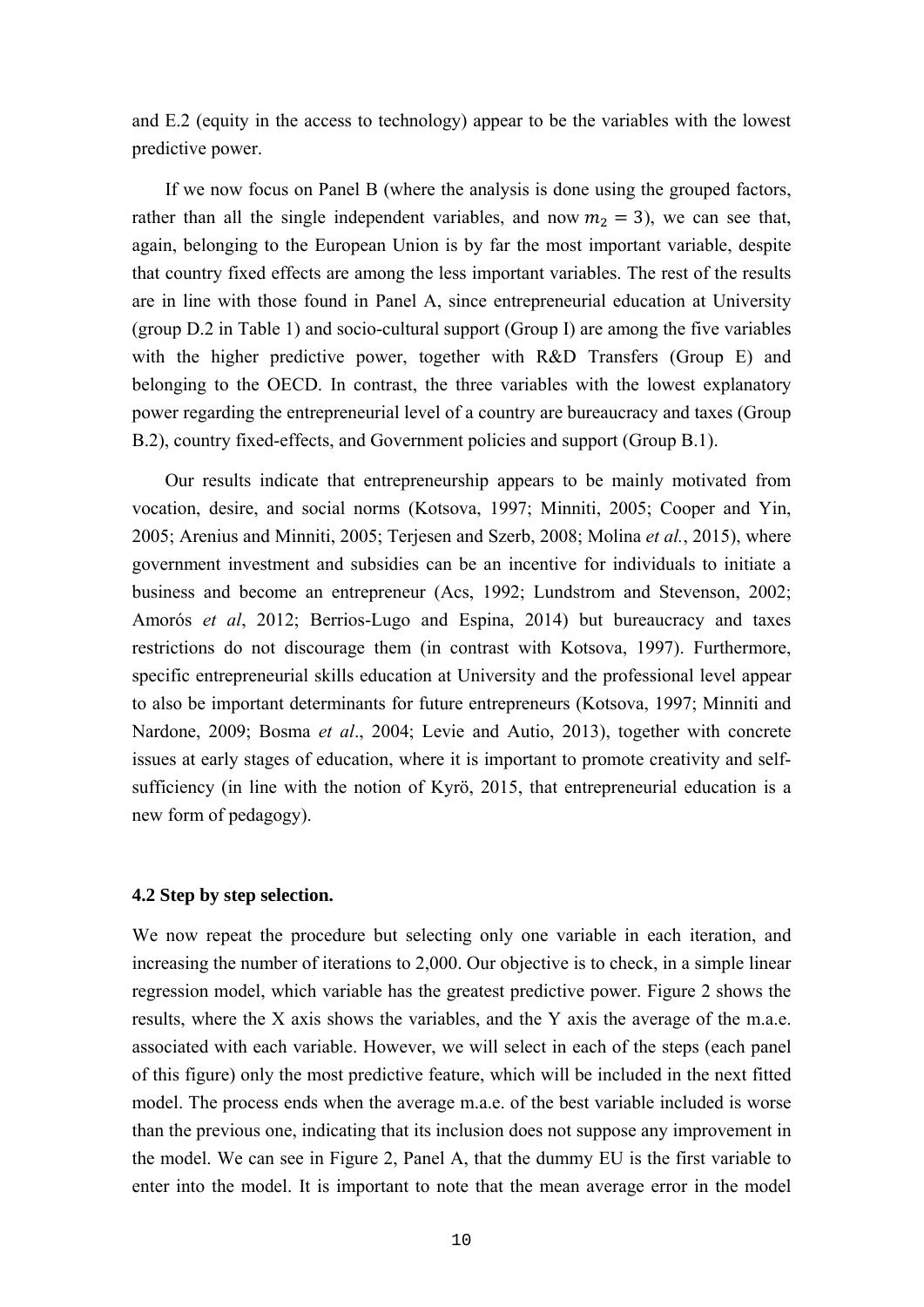whose only regressor is belonging to the EU is 5.35, almost equal to the mean average error of the 'best' variable of the previous subsection, which leads us to consider that most of the information in the database is noisy with respect to the TEA index. What we propose here is to discover more information about the relationships between variables as a modification of our algorithm based on forward stepwise variable selection.

We continue to estimate the mean absolute error over the test set in the same way via bootstrap samples, but taking the EU variable (the one with the lowest error) and one other. For this second variable, a loop will be in charge to set an equal number of participations in the model for every regressor.

 Mean prediction errors over test sets are shown in Figure 2, Panel B. We see how the most predictive model is the one with EU and the R&D level of transference as regressors of the TEA index, with an error of less than 5.1, which supposes an increment of predictive power with respect to the previous case.

Repeating analogously and including a third variable, we find that the best feature would be the entrepreneurial level of education at vocational, professional, College, and University (Figure 2, Panel C), giving us a new estimation of the mean absolute error of prediction of 5.00. Finally, if we attempt to add another variable following the same approach, we find that the best variable would be the financial environment related to entrepreneurship (Figure 2, Panel D). However, its inclusion supposes a new mean prediction error of 5.06, which is worse in comparison to the previous model.

Thus, we find that the final model for the TEA index, taking into account overfitting, and considering the principal factors from the GEM database as regressors, is the one including the dummy variable for belonging to the EU, the R&D transfers (Group E), and the level of vocational, professional, College, and University entrepreneurial education (Group D.2). This result should be taken into account, since adding more variables could result in adding noisy information. Since econometric models have the goal of providing the most adequate conclusions, in terms of the economic theory, predictability should play a primary role because it gives researchers an idea of how accurate their conclusions are, relative to the data.

Figure 3 shows the results of the analysis when all variables are included rather than the principal components. We find that the variables that should be included in the model are, in order of appearance in the algorithm: belong to the EU (Panel A), A.3 (government subsidies for new and growing firms, Panel B), D2.4 (entrepreneurial preparation in Colleges and universities, Panel C), D1.1 (creativity, self-sufficiency and initiative in primary and secondary education, Panel D) and E.2 (new and established firms have as much access to new research and technology, Panel E); including I.3 (national culture encourages entrepreneurial risk*-*taking, Panel F) should be the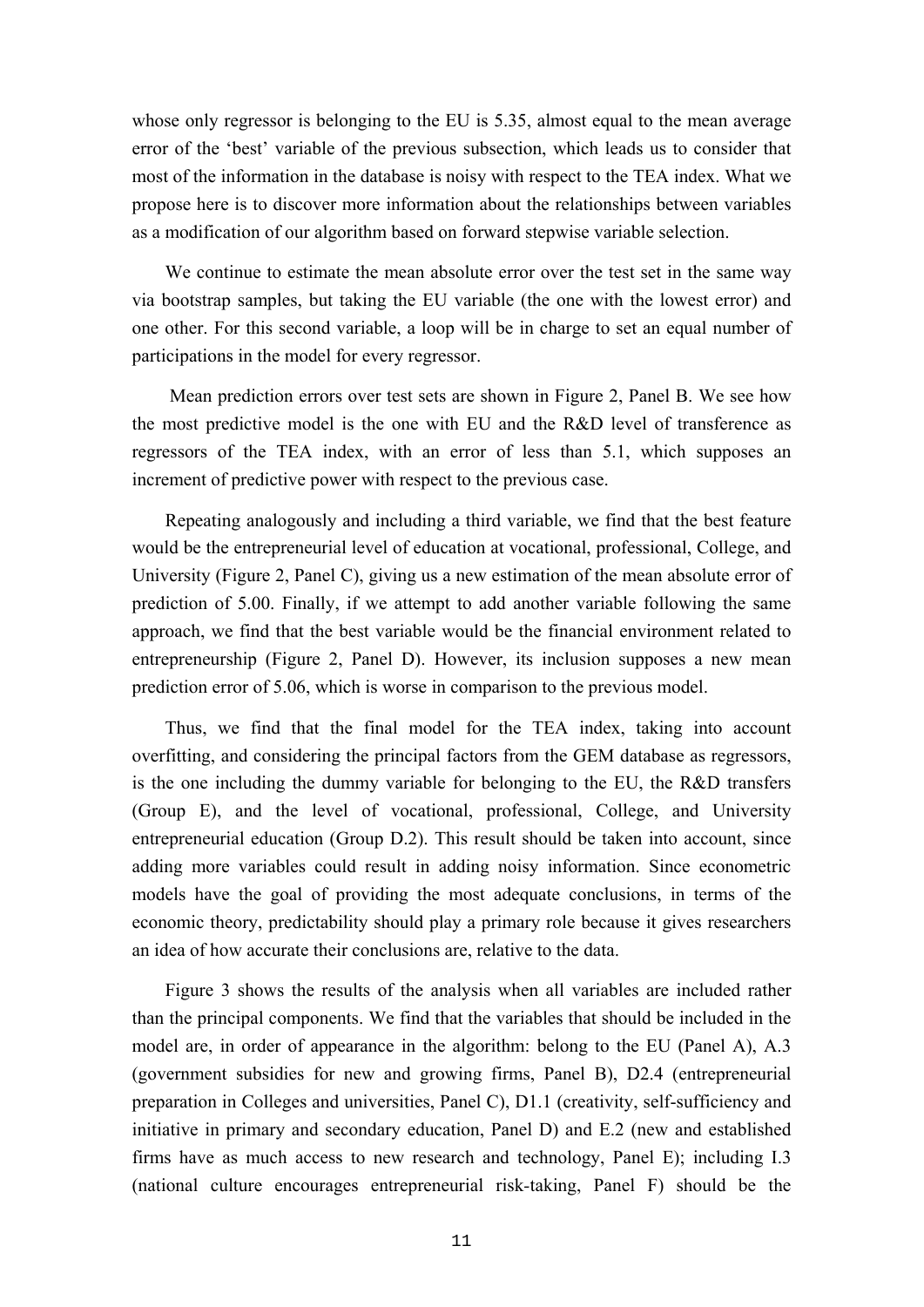following choice, but it increases the mean prediction error, and we conclude that the information contained in this variable is of little use in the presence of the previouslymentioned variables.

In order to have reliable results, we usually choose a large number of iterations regarding the size of the database, due to the stochastic nature of our algorithm, and thus it is clear that the step selection should always be performed forwards, due to the notable computational effort of fitting models in high dimensions. This problem arises, for example, in the next section for individual data, where a backward approach would be nearly useless.

### **5. An application to dichotomous variables**

Although in this section, the dependent variable is categorical (dichotomous), the same main ideas apply. As previously described, our methods not only allow us to find the variables with the strongest relationships in terms of their predictive power, but also the measure of goodness of fit allows us to compare models. We will compare the performance of a logistic regression model and a linear discriminant analysis (LDA) model in predicting the probability of the contribution to the TEA index outcome, making use of the GEM 2014 Global Individual database.

We predict the probability of the dependent variable, taking the value 1 (i.e., the individual is an entrepreneur, 0 otherwise) and, for each feature and each iteration *k* in which it participates, analogously as in subsection 2.1., we keep the mean of the absolute value of the difference between the real values of *Y* and the predictions,  $\hat{Y}$ , as follows:

$$
m. a. e. \text{(model}_k) = \text{mean}\left(\left|Y_j^k - \hat{Y}_j^{(k)}\right|\right) \tag{7}
$$

for each  $j \in Te^{(k)}$ .

Then, we take for each variable the mean of m. a. e. (model<sub>k</sub>) for all the iterations in which it participates (Equation 5), obtaining an honest estimation of the mean absolute prediction error of the correspondent variable.

In the logistic regression model, for an individual '*i*', we assume that the dependent variable  $Y_i$  follows a Bernoulli distribution with parameter  $p_i$ , where we must estimate the coefficients of the following equation:

$$
logit(Y_i) = \ln \frac{p_i}{1 - p_i} = \beta_0 + \sum_{k=1}^{K} \beta_k X_{ik} + \varepsilon_i
$$
\n(8)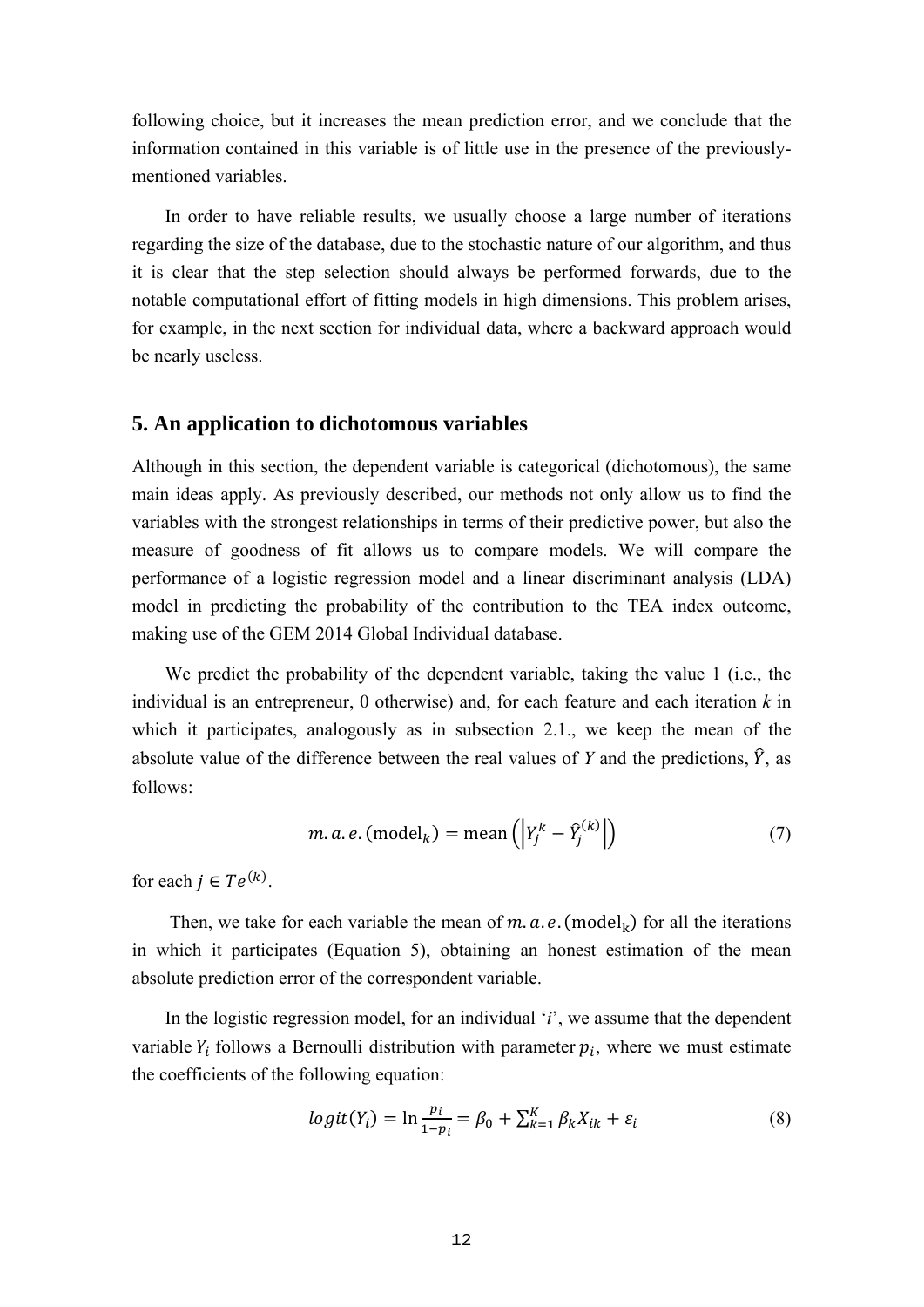where  $\{X_k\}_{k=1}^K$  are the regressors and  $\varepsilon_i$  is the error term. This expression gives us a final estimation of the probability of belonging to the class labeled as 1, as follows:

$$
p_i = \frac{e^{\beta_0 + \sum_{k=1}^K \beta_k X_{ik}}}{1 + e^{\beta_0 + \sum_{k=1}^K \beta_k X_{ik}}}
$$
(9)

On the other hand, LDA, sometimes called the Fisher Discriminant Analysis, assumes the distribution function of each target group to be multivariate normal. Linear discriminant analysis also assumes the covariance matrices to be equal in every group (homoskedasticity), in contrast with Quadratic Discriminant Analysis. In this way, the density of each group *k* (in our case *k={0,1}*), is supposed to be *bell-shaped*

$$
f_k(x) = \frac{1}{(2\pi)^{p/2} |\Sigma|^{1/2}} \exp\left(-\frac{1}{2}(x - \mu_k)^T \Sigma^{-1} (x - \mu_k)\right),\tag{10}
$$

where *p* is the number of regressors,  $\tau$  is the transposition operator,  $\mu_k$  is the vector of means of dimension *p* for the *k*-th group, and  $\Sigma$  the covariance matrix, which is equal across every group, as pointed out above. Under these assumptions, Bayes' Theorem gives us the estimated probabilities of belonging to a group *k* for a particular individual with attributes *x* as follows

$$
p_k(x) = \frac{\pi_k \cdot \frac{1}{(2\pi)^{p/2} |\Sigma|^{1/2}} \exp\left(-\frac{1}{2} (x - \mu_k)^T \Sigma^{-1} (x - \mu_k)\right)}{\Sigma_{l=0}^1 \pi_l \cdot \frac{1}{(2\pi)^{p/2} |\Sigma|^{1/2}} \exp\left(-\frac{1}{2} (x - \mu_l)^T \Sigma^{-1} (x - \mu_l)\right)},\tag{11}
$$

with  $\pi_k$  being the prior probability of each group. Thus, in order to fit this model, we need to know the *a priori* probabilities, the mean vectors, and the covariance matrix for each group. As is usual in this setting, mean vectors and the covariance matrix can be the estimated by maximum likelihood, while prior probabilities can be estimated with the relative frequency of each group in the trained set.

Finally, we remark that this technique is called *linear* because the decision rule to classify an individual in any particular class has a linear form. Performing some algebra, we arrive at the following discriminant function or decision rule:

$$
\delta_k(x) = x^T \Sigma^{-1} \mu_k - \frac{1}{2} \mu_k^T \Sigma^{-1} \mu_k + \ln(\pi_k), \tag{12}
$$

and consequently, we will assign the observation with features *x* to the class in which  $\delta_k(x)$  is larger. As a consequence of this result, LDA analysis assigns a single coefficient to every variable, with these coefficients being the final weight in the decision rule, and describing the effect of the regressors by the response.

Figure 4, Panel A shows the result of applying our algorithm to a logistic regression model, making use of the GEM 2014 Individual data with 500 iterations. The interpretation of this figure is analogous to the interpretation of Figure 1. For each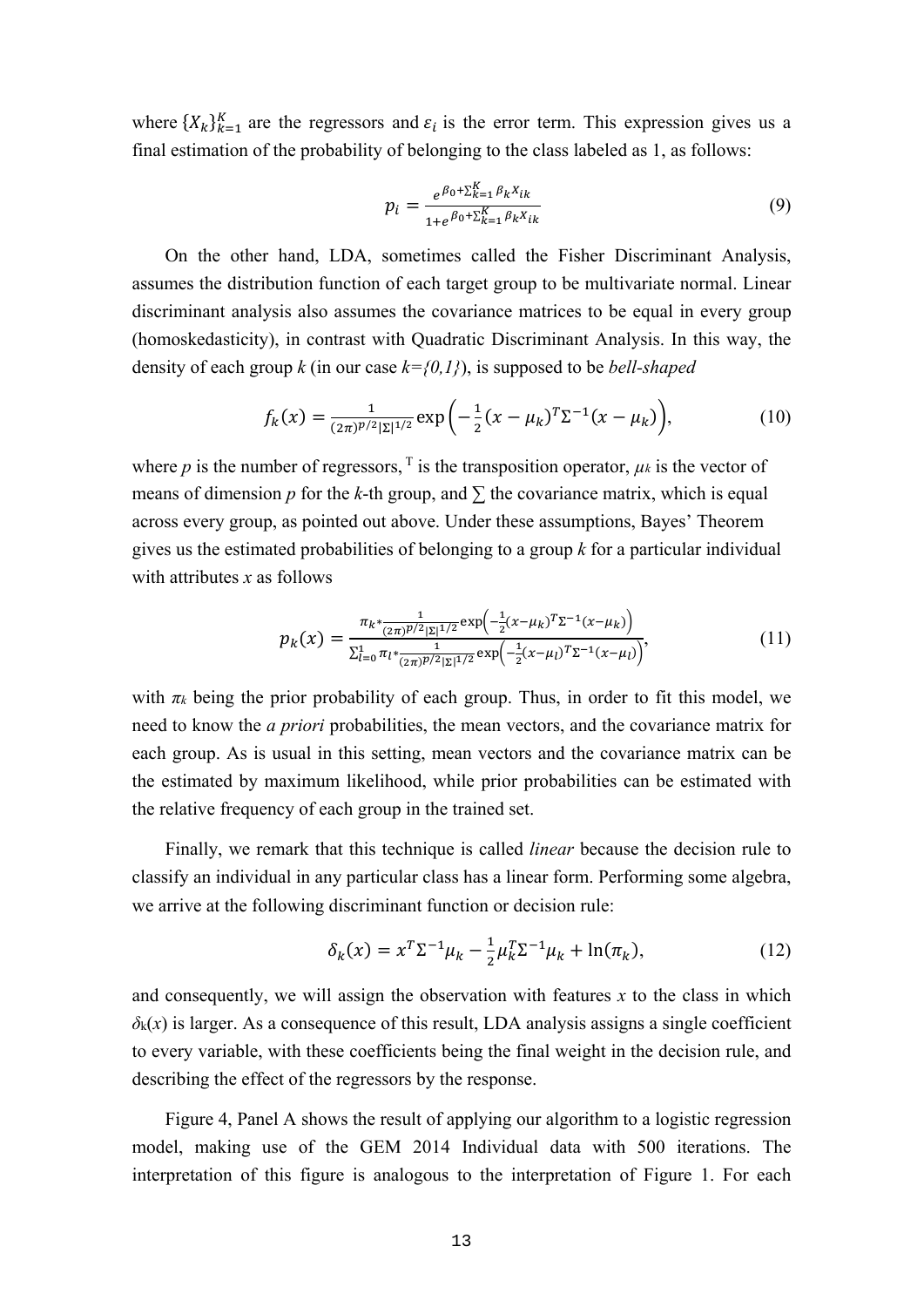variable (on the X axis), we plot the average of the m.a.e. (Y axis), considering all the iterations in which the characteristic appears, and then, the smaller the mean error, the better the prediction and the more important is the corresponding feature. We find that the most important variables (and then the variables with the greatest effect according to their predictive power) are searching for a new market (index 23), having recently helped other entrepreneurs (index 9), can offer a new product and new technologies (indexes 10 and 11, respectively), and being a businessman or self-employed (indices 118 and 14). In particular, we find strong and unbiased empirical evidence on the importance of oral and meeting transmission as a determinant factor of entrepreneurial activity (in line with Holcomb *et al's.*, 2009 entrepreneurial learning by seeing, and Blumberg and Pfann's, 2015 parent's transmission). We also find evidence on the importance of innovation as a determinant of becoming an entrepreneur (Schumpeter, 1934; Gilbert, McDougall and Audrestch, 2006).

With the same number of iterations, we repeat the analysis, applying the algorithm to an LDA model. Results are shown in Panel B of Figure 4. Although the three former variables in the previous paragraph appear again among the most important variables, we find that the order is different, in that "have helped others to entrepreneur" now appears to have a stronger effect than "being self-employed". Furthermore, "being a businessman" is not among the five most important variables (it is the sixth), in favor of the variable "new market". The intuitive explanation behind these results is essentially the same as in the previous case.

In view of our results, we remark that variables that tend to decrease the prediction error are the same in general for both models. The fact of their being important variables, regardless of the initial hypothesis, gives us strong evidence of the correctness of our conclusions.

Despite the remarked similarities, a significant difference between the logistic regression and the LDA models applied to our data is the scale of the error estimations. The minimum values for the former are around 0.09, while minimum values for the latter are around 0.06. Then, given these results, it seems that for this particular case the LDA model plays a more important role than the logit model.

#### **5.2 Step by step selection and some remarks**

Econometric models in the field of micro-econometrics for dichotomous variables tend to include many features of regressors, and the problem of overfitted models may also have a strong presence in these analyses. In order to select the most important variables and avoid this problem, we apply again a step-by-step forward selection from the GEM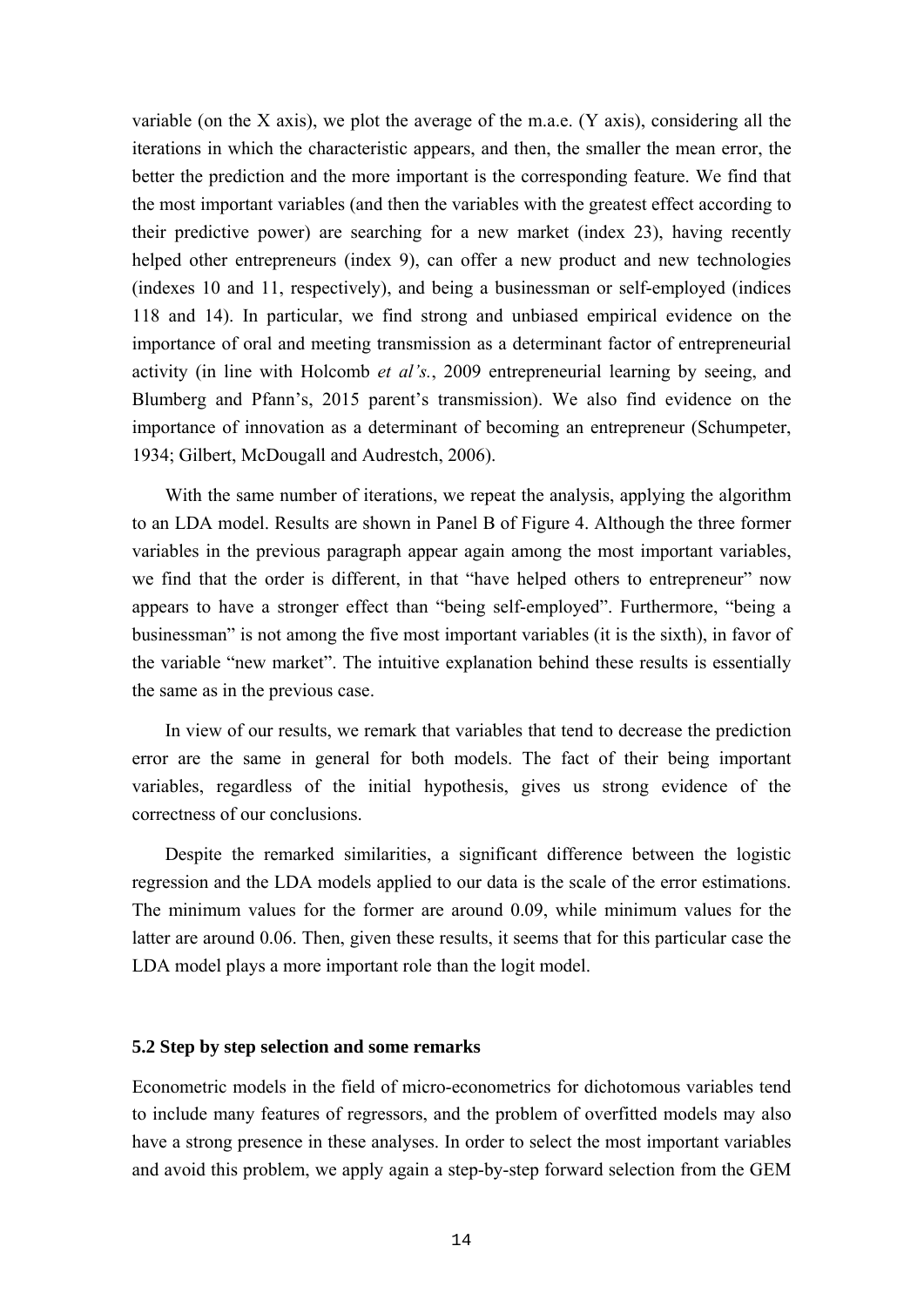2014 individual data. As we noted above, due to the size of the database, a backward selection would take too much computing time. Thus, we analyze the prediction error for the first steps of a forward stepwise selection with 10 iterations for each step and each variable.

Figure 5, Panel A shows results for the logistic regression model, and Panel B for the LDA model. We represent on the X axis the best predictive features, ordered by importance, and on the Y axis the associated average of the m.a.e. over the test set of the model that includes the corresponding and the previous features. Then, the smaller the associated average m.a.e. associated with a variable, the better the model, including this variable and all previous ones.

We find that, for the second case, the ten 'best' variables are, in order: "have helped other entrepreneurs", "have new technologies available", "belong to a new market sector", "being a businessman", "age", "being an active unemployed", "being satisfied with the current job", "living in Israel", "consider to have opportunities to entrepreneur", and "living in China". Among our estimations, we get the minimum for the generalization absolute error of predicted probabilities of around 0.046 with the six first variables. Adding more variables does not improve the model in terms of the prediction error, indicating that these six offer us the best performance. Furthermore, independently of the possible existence of a *statistically significant* relationship between the rest of potential regressors and the output variable, its inclusion in the model does not add useful information. Multiple reasons can originate this phenomenon, with this behavior for the *p*-values being very common, especially in large databases. For example, the existence of co-linearity with the six included regressors, possibly combined with a fit of noise when dealing with the whole database. This last reason is often related to inadequate hypothesis, in practice.

We can also discern a significant difference in the error term when we include the fourth variable, but only minor differences with the addition of the fifth and sixth. Thus, its inclusion may slightly complement the information offered by the four previously added variables. In any case, we remark that after the sixth variable the estimation of the mean absolute error over the test set tends to be flat for an increasing number of variables. In fact, this is a typical phenomenon in statistical learning methods when assessing accuracy. We can observe a characteristic U-shape for the estimated test error, which in this case, due to the large number of individuals in the database, is attenuated and appears flat. This behavior contrasts with the estimated error in the trained set, which is always decreasing when the flexibility of the model, in this particular case the number of variables, increases. The relation between the behaviors of the two kinds of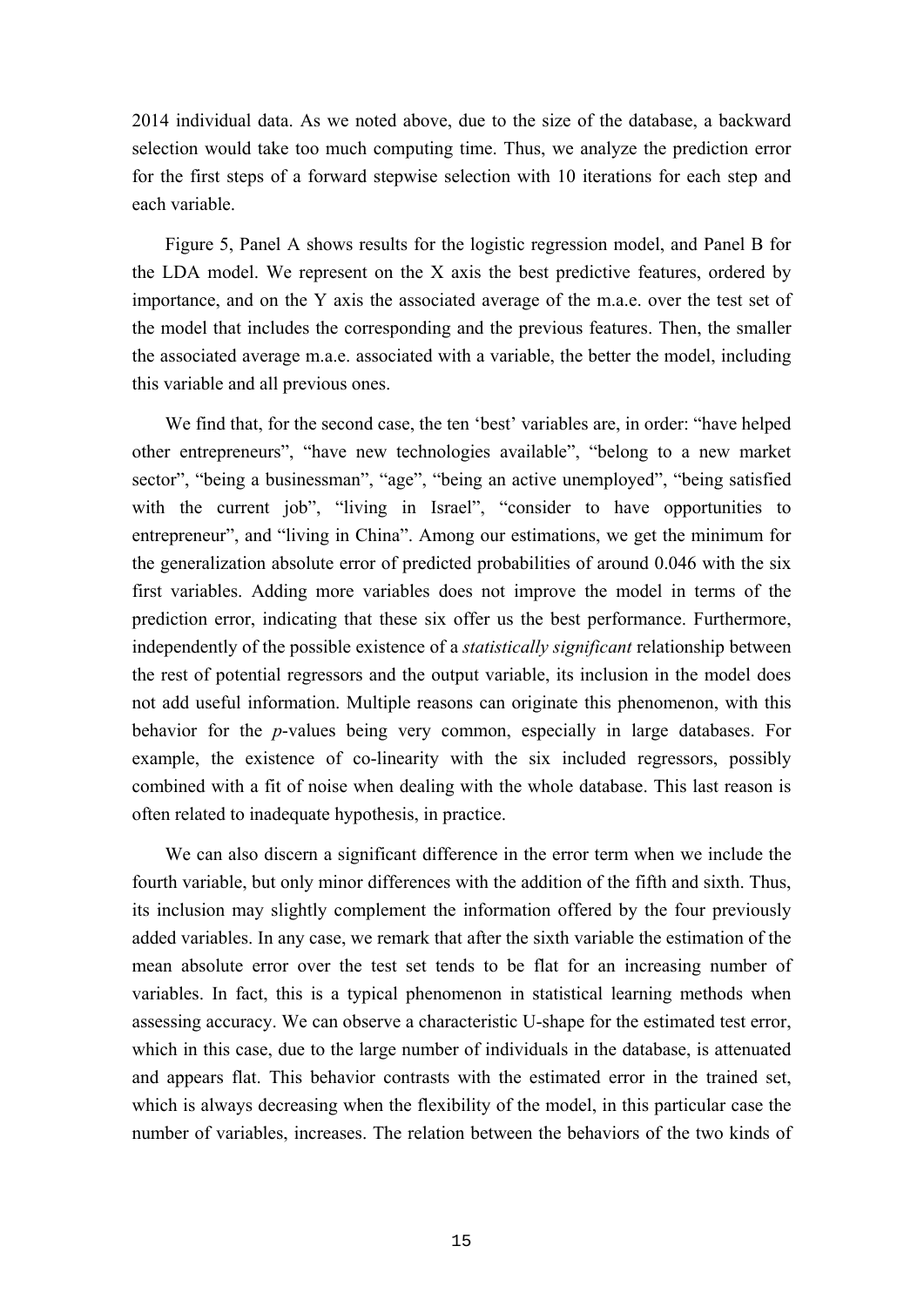error is part of a wider issue present in every problem of supervised learning, and is called *the bias-variance tradeoff*.

These results indicate that, apart from the variables mentioned in the previous paragraphs being important determinants of entrepreneurial activity, age should always be taken into account in entrepreneurial empirical models (Davidsson, 1989; Blanchflower, 2000; Schott and Bagger, 2004; Kelley,2009). Furthermore, the fact of being an active unemployed should also be considered. This is directly related to entrepreneurship due to necessity: individuals who are unemployed and have no income may decide to start their own business as an alternative.

If we now focus on the logit model results (Panel B, Figure 5), we find that the ten variables that the forward stepwise algorithm has included in the model are, in order: "have helped other entrepreneurs", "belong to a new market sector", "age", "being a businessman", "having ended a business recently", "have new technologies available", and "living in Botswana", "Colombia", "Malawi", and "Vietnam" (all of these are not developed countries). Although the list of variables included has meaningfully changed, those in the first part, i.e., the ones that should really be taken into account before adding useless information to the model, have changed hardly at all. Note that now the optimum number of variables to add should be five (since the inclusion of the sixth increases the error estimation), where the first four features are among the five best in the LDA analysis. It should also be taken into account that the scale of the error term is again higher in the case of the logit model than in the LDA model. Some details about the final chosen logit model can be found in Table 3.

Again, for the logistic regression model, the estimated mean absolute error becomes stable after the inclusion of the first five variables. Furthermore, Panel A shows that the following variables to be added to the model are the dummy variables that define the country of residence of individuals. This confirms the results of Figure 4: once these groups of variables are taken into account, the addition of more variables may be just adding noisy information to the model, independently of it being a logistic regression or a LDA. Then, once the variables "have helped others to become entrepreneurs", "belong to a new market sector", "age", "being a businessman", "having ended a business recently", "being an active unemployed" and "have new technologies available" are included in the model, the inclusion of other variables overfits the model and conclusions drawn from it may then be biased. So, we conclude that, although a bidimensional analysis could show strong relationships between other variables and the contribution to the TEA, its contribution to the prediction weakens in the presence of the cited variables.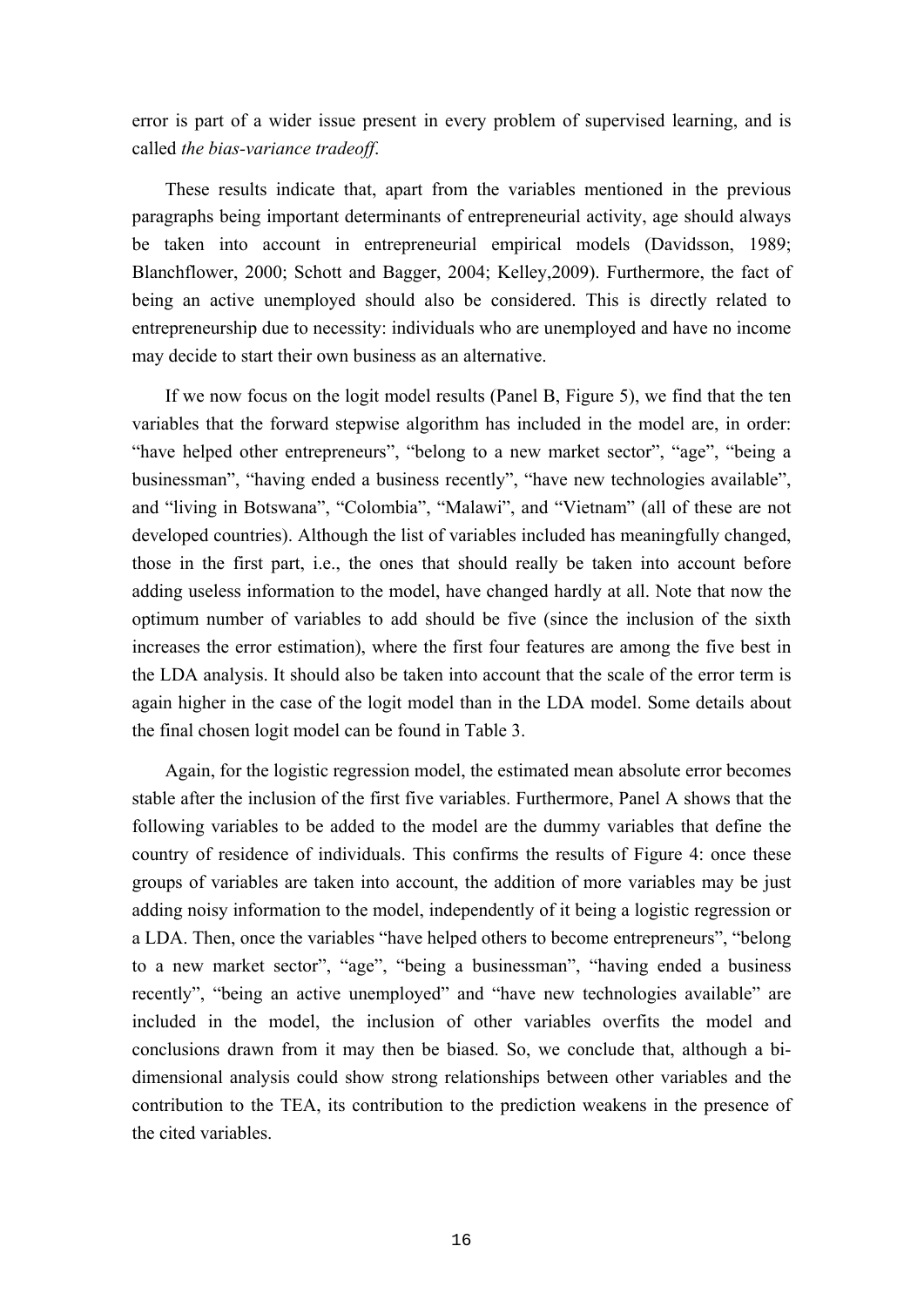As final remarks, we see the effect of the variable "can offer a new product". In Figure 4, we have found this to be one of the most important regressors. However, it does not appear as a chosen variable for the model as a result of the forward selection (in Figure 5). This is a perfect example to illustrate why it is important to take this second phase of stepwise selection of variables. According to Figure 4, this innovation variable is one of the most notable regressors. However, from Figure 5, we can conclude that the information about the TEA index that this variable has is previously contained in other variables, which are already in the model (because the relationship of the combined variables chosen with the TEA is higher). This example is intuitive, because there is a significant difference between the error terms of the 'best' variables and the rest. However, in other databases, where this difference is not as pronounced as here, it may happen that a variable with a high predictive global power, but which is correlated with some others of greater importance, cannot easily be found. An alternative could be to run again our algorithm with some variables fixed (those that we have decided to include following the forward stepwise procedure, prior to a high 'decreasing jump' in the error terms), and others randomly selected. Then, we could check whether this 'decreasing jump' in the error term could also be attributed to variables other than the ones already included in the model.

 Another variable with a clarifying behavior for the suitability of our techniques is that of "belong to a new market". In Table 3, we can see that the associated *p*-value for this mentioned variable is around 0.75, which in practice is usually viewed as a very high value, perhaps indicating a weak effect on the model. In addition, in a simple logit model with the "belong to a new market" variable being the only feature among the regressors, its associated p-value rises to 0.77 and the estimated coefficient yields a value of 21.93. We also know that the best possible performance for a logistic regression model without any regressor can be achieved by assigning the majority class for every individual, giving us a rate of failure in classification of 12.2%. However, including in the analysis the new market variable, which is supposed not to be a good predictor according to its *p*-value, via resampling we obtain an estimated rate of failure in classification of 8.447%, which supposes a large improvement in the reduction of the considered error. This kind of error decreases to 4.239% when every selected variable in the stepwise selection is added to the model.

#### **6. Conclusions**

This paper proposes a way to analyze the predictive power of regressors in crosssectional data models. We make use of resampling and bootstrap techniques to estimate the importance of variables from their predictive power, based on the mean absolute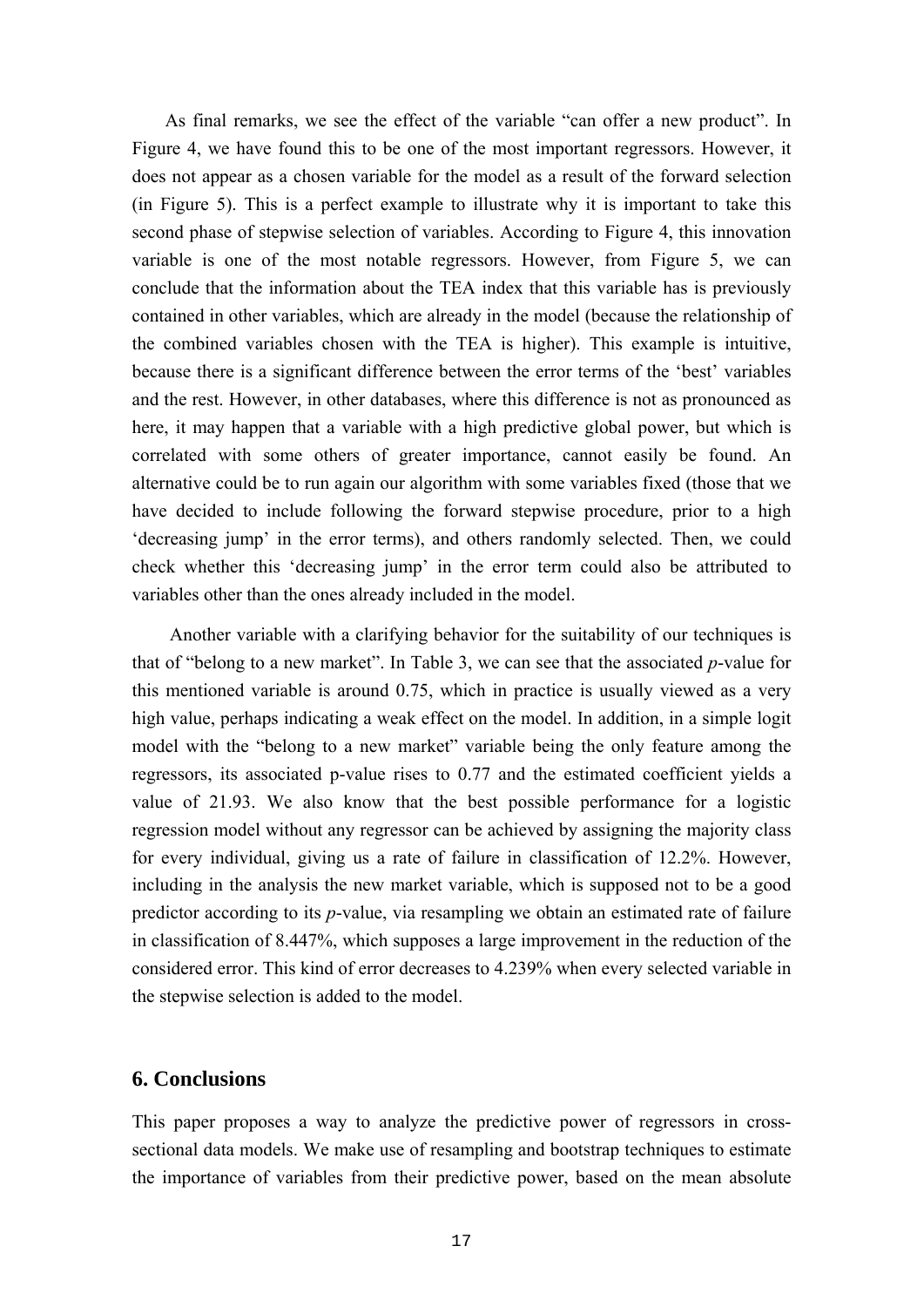error. We quantify the role of a regressor by the difference between the real response value and the predicted value when this regressor is added. Against this background, the risk of overfitting is mitigated and the biases of the classical significance tests with strong hypotheses (that are hardly ever followed by the data) are also avoided. Thus, we implement an algorithm with some modifications which, cleverly combined, allows us to alternatively and more accurately analyze the predictive power of a model (or a set of models) and the real weight of the variables in those models. We also apply this procedure to two GEM 2014 databases (NES National and Global Individual Level) to analyze which macro- and micro-economic variables are more helpful in predicting entrepreneurial activity. We apply the algorithm to linear regression, logistic regression and linear discriminant analysis models.

Our work contributes to the literature by offering an algorithmic approach to check the importance of variables, and also to reduce dimensionality by identifying the best and worst variables in terms of accuracy. In doing so, we bootstrap the estimations (the training of the model) and compute the test-set mean absolute error, randomly selecting the regressors in each iteration. Furthermore, we compare results with a one-by-one selection of variables, following the same algorithmic procedure, in order to detect multicollinearity and avoid overfitted models. The application of the developed tools to GEM databases shows, first, the strength of innovation and research, and of entrepreneurial education (at the professional, vocational, College, and University stages) as factors determining entrepreneurship. Second, taxes and bureaucracy appear not to be a burden for entrepreneurs, which agrees with the Molina and Velilla (2015) hypothesis that entrepreneurship is a vocational activity. Subsidies and Government programs supporting entrepreneurship appear not to be effective in overall terms, although certain characteristics of them, such as ease of access, may be effective. Third, at the individual level, innovation factors, and having contact with other entrepreneurs in the past (e.g., knowing other entrepreneurs, helping other entrepreneurs in their work activities) are among the most important determinants for the participation in the TEA index.

Thus, our results should be taken into consideration in order to develop future research about entrepreneurship. Furthermore, European politicians are currently using entrepreneurship as a way to improve economic growth and reverse the negative consequences of the recent economic crisis. In doing so, they are investing large amounts of money in promoting entrepreneurial activity. However, as argued in Naudé (2016), it is not clear whether the effect of entrepreneurship on economic growth is significant, or not. Furthermore, there is evidence suggesting that those policies that pretend to provide incentives to entrepreneurship are not particularly effective and efficient (Nagler and Naudé, 2014; Karlan and Valdivia, 2011). Because of this, policy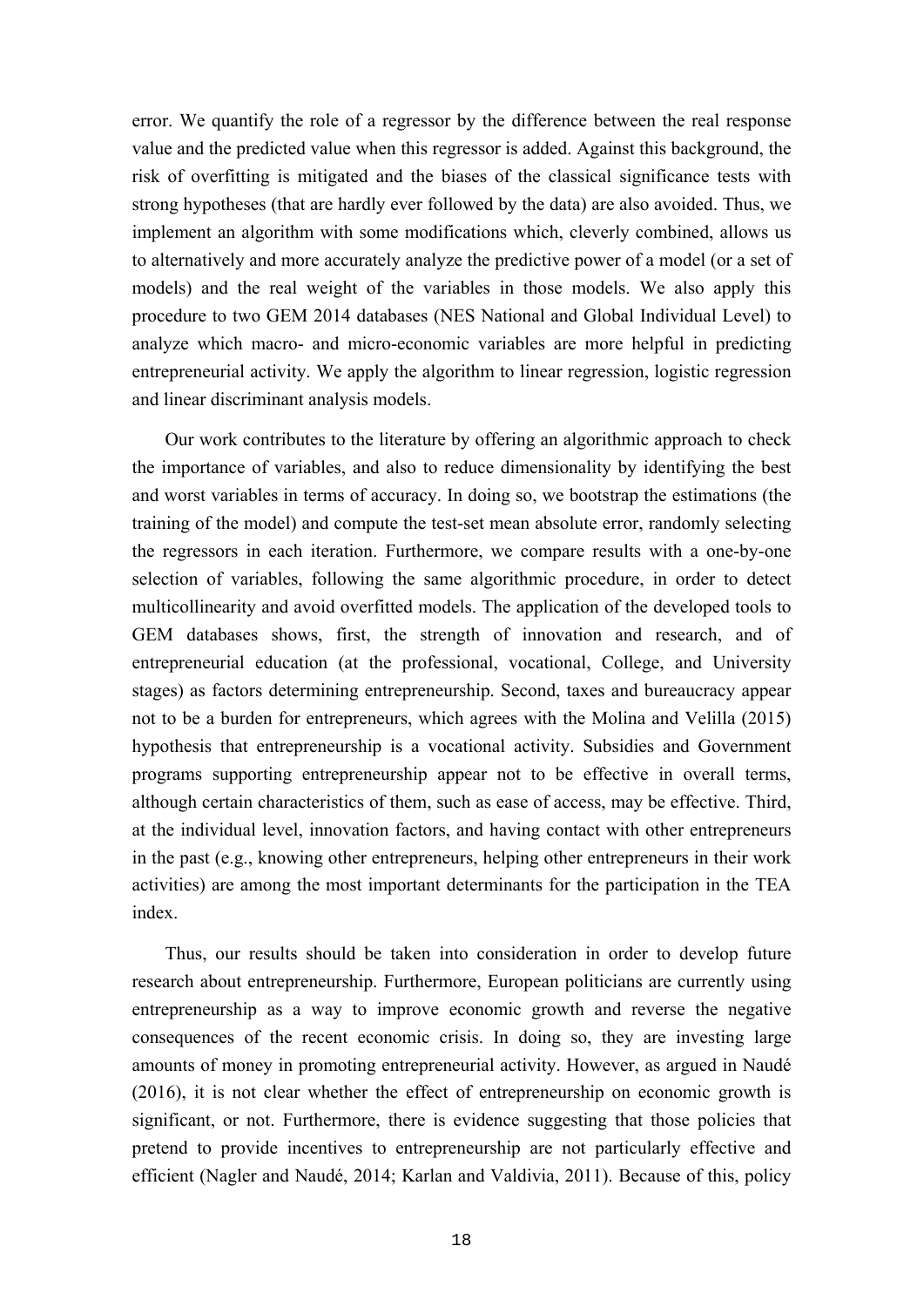makers should take into account these results as a guide to a more efficient promotion of entrepreneurship.

#### **REFERENCES**

Acs, Z. (1992). "Small business economics: A global perspective," *Challenge* 35, 38-44.

- Amit, Y. and D. Geman (1997). "Shape quantization and recognition with randomized trees," *Neural Computation* 9, 1545-1588.
- Amorós, J.E., Etchebarne, S. and C. Felzensztein (2012). "International entrepreneurship in Latin America: Development Challenges," *ESIC Market Economics and Business Journal* 43, 497-512.
- Arenius, P. and M. Minniti (2005). "Perceptual variables and nascent entrepreneurship," *Small Business Economics* 24, 233-247.
- Berrios-Lugo, J.E. and M.I. Espina (2014). "Determinant factos for the development of entrepreneurial activity: A correlational study," *ESIC Market* 147.
- P.J. Bickel, Y.Ritov and T.M. Stoker (2006). "Tailor-Made Tests for Goodness of Fit to Semiparametric Hypotheses", *The Annals of Statistics*, Vol. 34, No. 2 (Apr., 2006), pp. 721-741.
- Blanchflower, D.G. (2000). "Self-employment in OECD countries," *Labour Economics* 7, 471- 505.
- Blumberg, B. and G. Pfann (2015). "Roads leading to self-employment: comparing transgenerational entrepreneurs and self-made starts-ups," *IZA DP* 9155.
- Bosma, N., van Praag, M., Thurik, R. and G. de Wit (2004). "The value of human and social capital investments for the business performance of start-ups," *Small Business Economics* 23, 227-236.
- Breiman, L. (1996). "Bagging predictors". *Machine Learning* 24 (2): 123–140.
- Breiman, L. (2001a). "Random Forests". *Machine Learning* 45 (1): 5–32.
- Breiman, L. (2001b). "Statistical modeling: The two cultures (with comments and re-joinder by the author)," *Statistical Science* 16, 199-231.
- Cooper, A.C. and X. Yin (2005). "Entrepreneurial networks," in Hitt, M.A. and R.D. Ireland (eds.), *The Blackwell encyclopedia of management –entrepreneurship*. Malden, MA: Blackwell, pp. 98-100.
- Davidson, R., and J.G. MacKinnon,(2006). "Bootstrap methods in econometrics".
- Davidsson, P. (1989). "Entrepreneurship –and after? A study of growth willingness in small firms," *Journal of Business Venturing* 4, 211-226.
- Efron, B. (1979). "Bootstrap Methods: Another Look at the Jackknife". *The Annals of Statistics* 7, 1–26.
- Efron, B. (1982). "The jackknife, the bootstrap, and other resampling plans," *Society of Industrial and Applied Mathematics CBMS-NSF Monographs*, 38.
- Efron, B. And R. Tibshirani (1993). "An introduction to the bootstrap," Chapman and Hall.
- Friedman, M. (1953). "The methodology of positive economics".
- Friedman, J., Hastie, T., and R. Tibshirani. (2001). *The elements of statistical learning* (Vol. 1). Springer, Berlin: Springer series in statistics.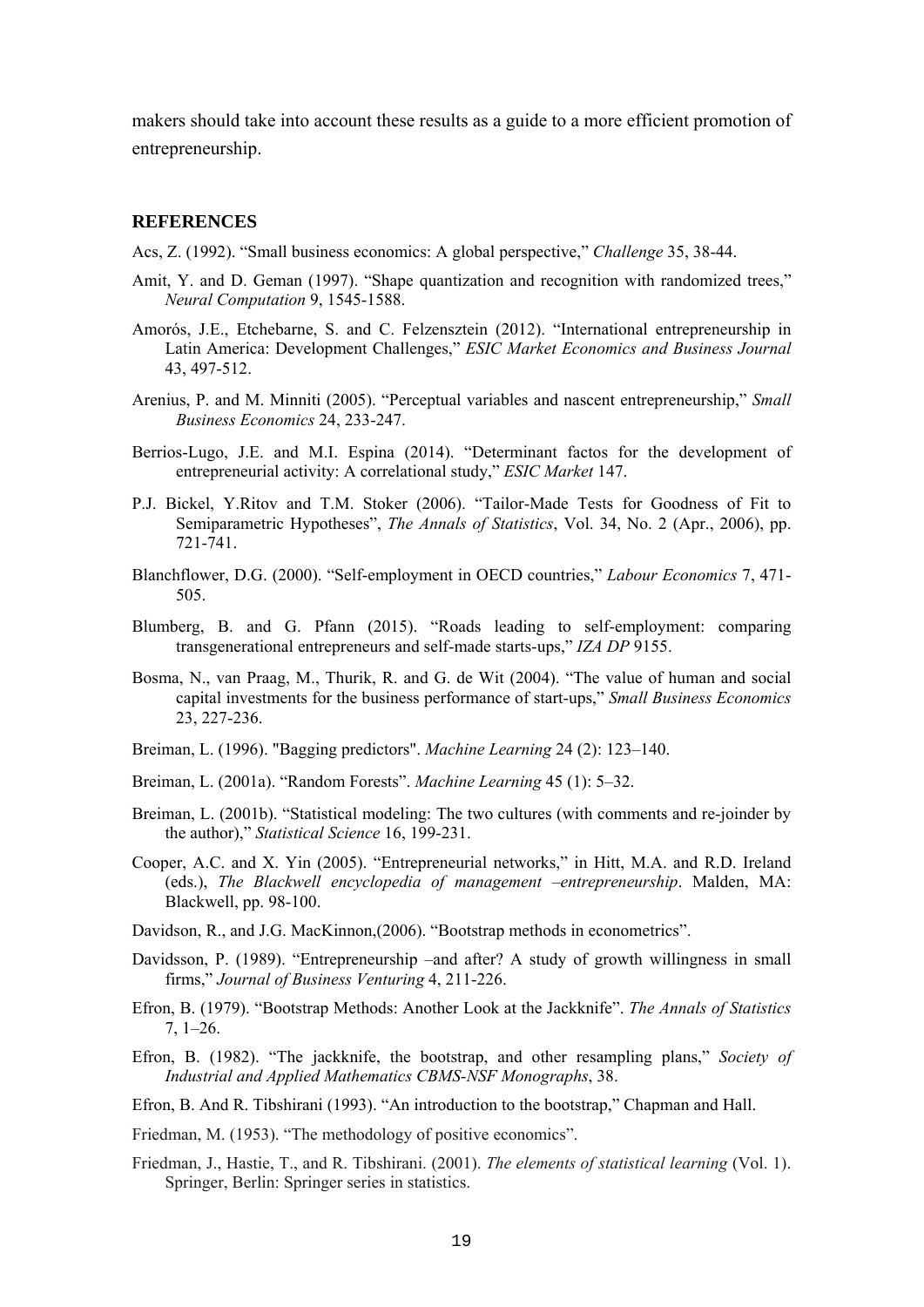- Gilbert, B.A., McDougall, P.P. and D.B. Audretsch (2006). "New venture growth: A review and extension," *Journal of Management* 32, 926-950.
- Gonçalves, S. and H. White (2005). "Bootstrap Standard Error Estimates for Linear Regression," *Journal of the American Statistical Association* 100, 970-979.
- Ho, T.K. (1998). "The random subspace method for constructing decision forests," *Pattern Analysis and Machine Intelligence, IEEE Transactions on* 20, 838-844.
- Holcomb, T.R., Ireland, R.D., Holmes, R.M. and M.A. Hitt (2009). "Architecture of entrepreneurial learning: exploring the link among heuristics, knowledge, and action," *Entrepreneurship Theory and Practice* 33, 167-192.
- Horowitz, J.L. (1995). Advances in economics and econometrics: theory and applications, chapter 7: Bootstrap methods in econometrics: theory and numerical performance.
- Horowitz, J.L. (2003). "The bootstrap in econometrics," *Statistical Science* 18, 211-218.
- James, G., Witten, D., Hastie, T. And T. Tibshirani (2013). *An introduction to Statistical Learning* (Vol. 112). Springer, New York.
- Jeong, J. and G.S. Maddala (1993). "A perspective on application of bootstrap methods in econometrics," *Handbook of Statistics* 11, 573-610.
- Karlan, D. and M. Valdivia (2011). "Teaching entrepreneurship: Impact of business training on mincrofinance clients and institutions," *Review of Economics and Statistics* 93, 510-552.
- Kelley, D. (2009). "Growth aspirations as a function of entrepreneurial motivations and perceptions," *Babson Faculty Research Working Papers* no. 49.
- Kotsova, T. (1997). "Country institutional profiles concept and measurement," *Academy of Management Proceedings* 97, 180-184.
- Kyrö, P. (2015). "The conceptual contribution of education to research on entrepreneurship education," *Entrepreneurship and Regional Development*, 1-20.
- Levie, J. and E. Autio (2013). "Growth and growth intentions: A meta-analysis of existing evidence," *Enterprise Research Centre, ERC White Papers no.* 1.
- Lundstrom, A. and L. Stevenson (2002). "On the road to entrepreneurship policy," Vol. 1 in the Entrepreneurship Policy for the Future series. *Stockholm: Swedish Foundation for Small Business Research*.
- MacKinnon, J.G. (2002). "Bootstrap Inference in Econometrics," *The Canadian Journal of Economics* 35, 615-645.
- MacKinnon, J.G. (2006). "Bootstrap Methods in Econometrics," *The Economic Record* 82, S2- S18.
- Minniti, M. (2005). "Entrepreneurship and network externalities," *Journal of Economic Behaviour & Organization* 57, 1-27.
- Minniti, M. and C. Nardone (2007). "Being in someone else's shoes: Gender and nascent entrepreneurship," *Small Business Economics* 28, 223-239.
- Molina, J.A., Velilla, J. and R. Ortega (2015). "The decision to become an entrepreneur in Spain: The role of the household financial situation," *MPRA Paper* no.68101.
- Murphy, K.M. and R.H: Topel (2002). "Estimation and Inference in Two-Step Econometric Models," *Journal of Business and Economic Statistics* 20, 88-97.
- Nagler, P. and W. Naudé (2014). "Non-farm enterprises in rural Africa: New empirical evidence," *Policy Research Working Paper* no. 7066. Washington DC: The World Bank.
- Naudé, W. (2016). "Is European Entrepreneurship in Crisis?," *IZA DP* no. 9817.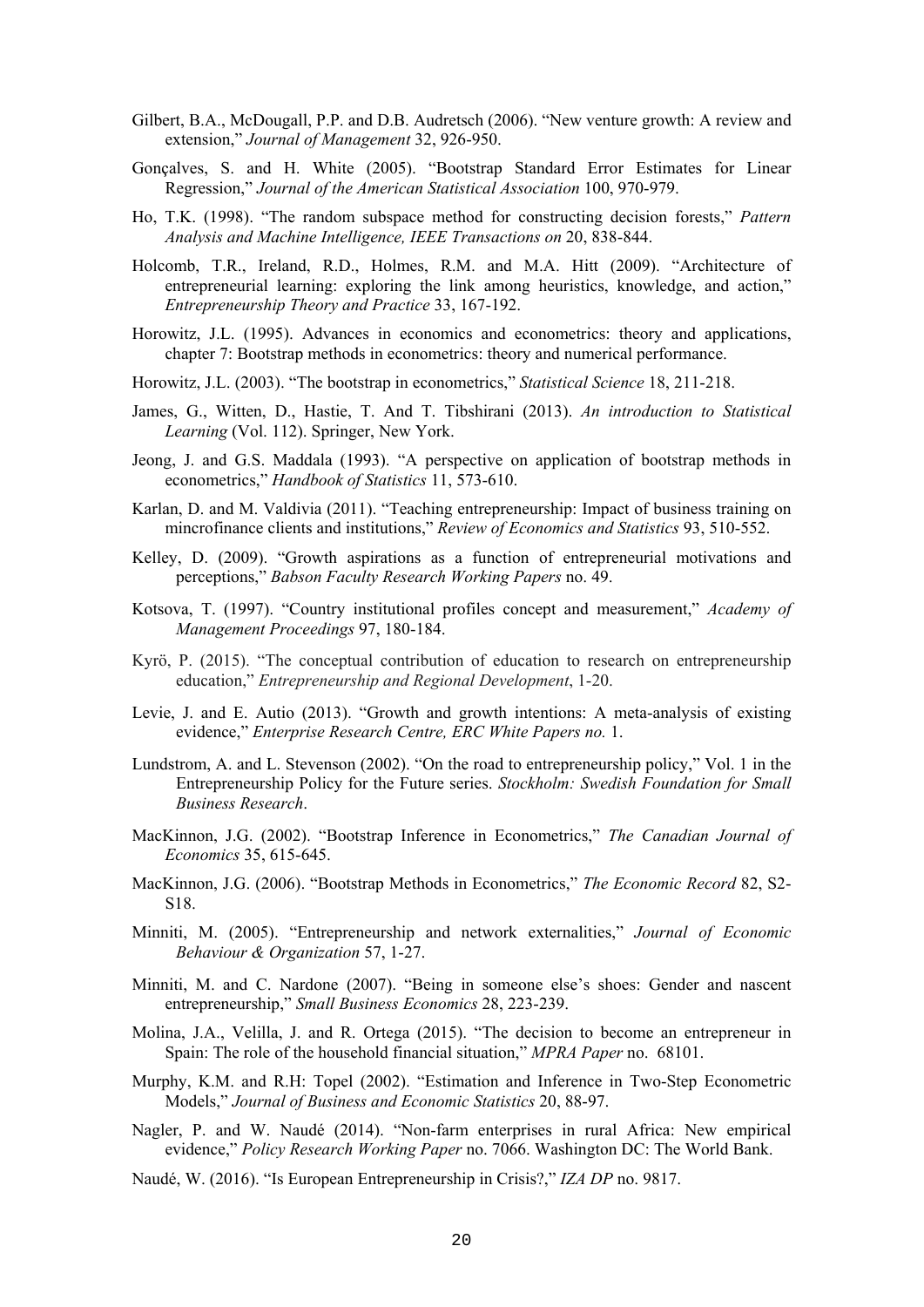- Pagan, A. (1984). "Econometric issues in the analysis of regressions with generated regressors," *International Economic Review*, 221-247.
- Schott, T. and T. Bager (2004). "Growth expectations by entrepreneurs in nascent firms, baby business and mature firms," in T. Bager and M. Hancock (eds.), *The growth of Danish firms* (*Part 2 of the Global Entrepreneurship Monitor*). Copenhagen, DK: Borsens Forlag, pp. 219-230.
- Schumpeter, A. (1934). *The Theory of Economic Development*. Cambridge, MA: Harvard University Press.
- Terjesen, S. and L. Szerb (2008). "Dice thrown from the beginning? An empirical investigation of firm level growth expectations," *Estudios de Economía* 35, 157-178.
- Vinod, H.D. (1993). "Bootstrap methods: Applications in econometrics," *Handbook of Statistics* 11, 629-661.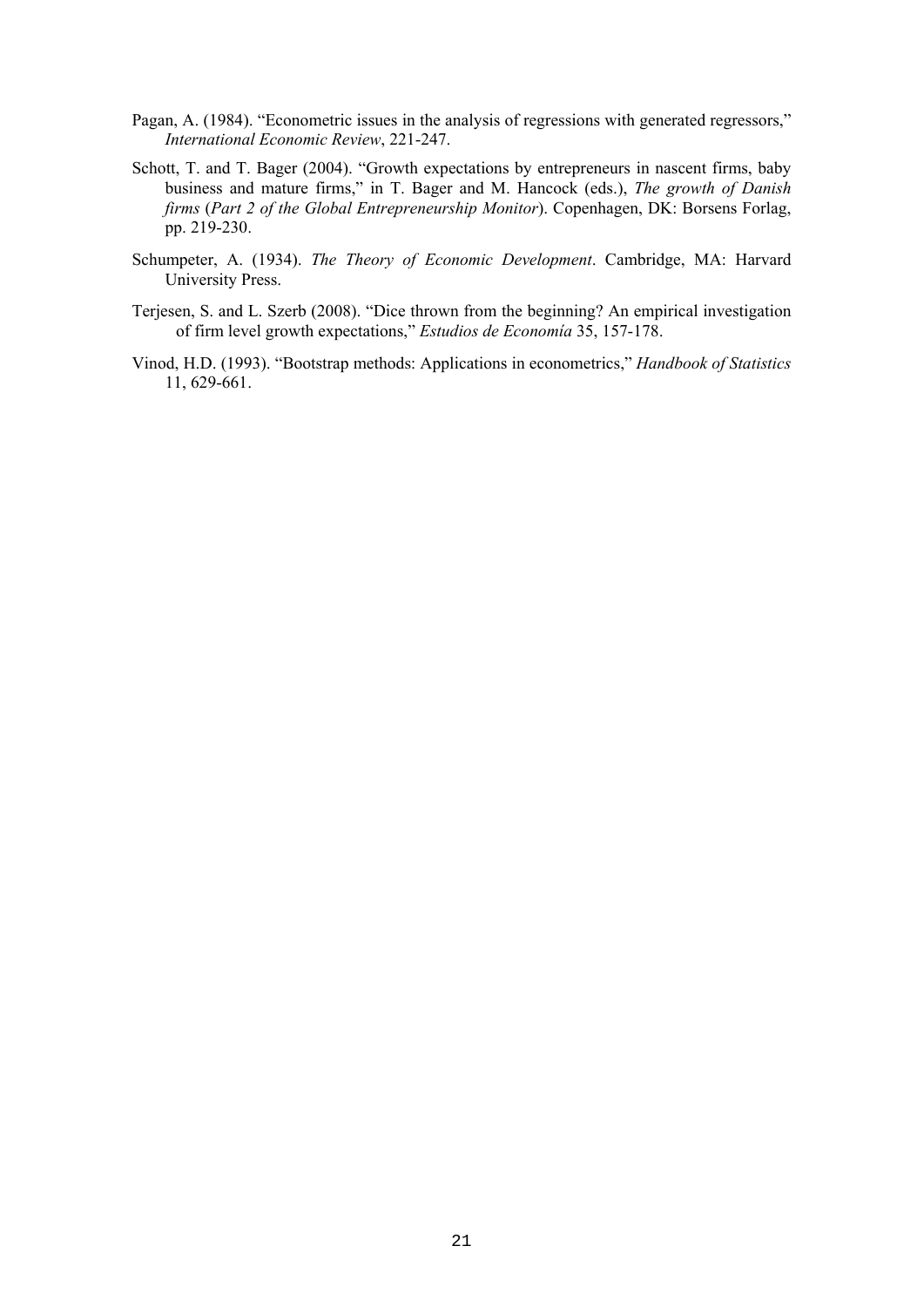#### **Table 1. Macro-economic factors - GEM 2014 NES National**

|                      |                                                                                                                                                              | <b>Mean</b> | S. Dev |
|----------------------|--------------------------------------------------------------------------------------------------------------------------------------------------------------|-------------|--------|
| <b>TEA</b>           | Total (Early-Stage) Entrepreneurial Activity index                                                                                                           | 13.084      | 8.156  |
| Country              | Country name/code                                                                                                                                            | 0.333       | 0.474  |
| EU<br><b>OECD</b>    | Belonging to EU                                                                                                                                              | 0.420       | 0.497  |
|                      | Belonging to the OECD                                                                                                                                        |             |        |
| Group A              | (Financial environment related with entrepreneurship)                                                                                                        | 2.535       | 0.397  |
| A.1                  | In my country, there is sufficient equity funding available for new and growing firms                                                                        | 2.595       | 0.499  |
| A.2                  | In my country, there is sufficient debt funding available for new and growing firms                                                                          | 2.684       | 0.434  |
| A.3                  | In my country, there are sufficient government subsidies available for new and growing firms                                                                 | 2.715       | 0.588  |
| A.4                  | In my country, there is sufficient funding available from private individuals (other than founders)<br>for new and growing firms                             | 2.574       | 0.388  |
| A.5                  | In my country, there is sufficient venture capitalist funding available for new and growing firms)                                                           | 2.460       | 0.480  |
| A.6                  | In my country, there is sufficient funding available through initial public offerings (IPOs) for<br>new and growing firms                                    | 2.286       | 0.590  |
| <b>Group B1</b>      | (Government concrete policies, priority, and support)                                                                                                        | 2.617       | 0.427  |
| B1.1                 | In my country, Government policies (e g, public procurement) consistently favor new firms                                                                    | 2.237       | 0.407  |
| <b>B</b> 1.2         | In my country, the support for new and growing firms is a high priority for policy at the national<br>government level                                       | 2.875       | 0.532  |
| <b>B1.3</b>          | In my country, the support for new and growing firms is a high priority for policy at the local<br>government level                                          | 2.716       | 0.492  |
| <b>B</b> 1.4         | In my country, new firms can get most of the required permits and licenses in about a week                                                                   | 2.227       | 0.677  |
| Group B2             | (Government policies bureaucracy, taxes)                                                                                                                     | 2.462       | 0.569  |
| B2.5                 | In my country, the amount of taxes is NOT a burden for new and growing firms                                                                                 | 2.455       | 0.616  |
| <b>B2.6</b>          | In my country, taxes and other government regulations are applied to new and growing firms in<br>a predictable and consistent way                            | 2.767       | 0.642  |
| <b>B2.7</b>          | In my country, coping with government bureaucracy, regulations, and licensing requirements it<br>is not unduly difficult for new and growing firms           | 2.432       | 0.611  |
| Group C              | (Government programs)                                                                                                                                        | 2.679       | 0.438  |
| C.1                  | In my country, a wide range of government assistance for new and growing firms can be<br>obtained through contact with a single agency                       | 2.423       | 0.598  |
| C.2                  | In my country, science parks and business incubators provide effective support for new and<br>growing firms                                                  | 3.106       | 0.571  |
| C.3                  | In my country, there are an adequate number of government programs for new and growing<br>businesses                                                         | 2.896       | 0.559  |
| C.4                  | In my country, the people working for government agencies are competent and effective in<br>supporting new and growing firms                                 | 2.706       | 0.428  |
| C.5                  | In my country, almost anyone who needs help from a government program for a new or growing<br>business can find what they need                               | 2.448       | 0.447  |
| C.6                  | In my country, Government programs aimed at supporting new and growing firms are effective                                                                   | 2.625       | 0.414  |
| <b>Group D1</b>      | (Entrepreneurial level of education at Primary and Secondary)                                                                                                | 2.091       | 0.398  |
| D <sub>1.1</sub>     | In my country, teaching in primary and secondary education encourages creativity, self-                                                                      |             |        |
|                      | sufficiency, and personal initiative                                                                                                                         | 2.270       | 0.486  |
| D1.2                 | In my country, teaching in primary and secondary education provides adequate instruction in<br>market economic principles                                    | 2.091       | 0.410  |
| D <sub>1.3</sub>     | In my country, teaching in primary and secondary education provides adequate attention to<br>entrepreneurship and new firm creation                          | 1.944       | 0.390  |
| Group D <sub>2</sub> | (Entrepreneurial level of education at vocational, professional, College and<br>University)                                                                  | 2.891       | 0.306  |
| D2.4                 | In my country, Colleges and universities provide good and adequate preparation for starting up<br>and growing new firms                                      | 2.694       | 0.342  |
| D2.5                 | In my country, the level of business and management education provide good and adequate<br>preparation for starting up and growing new firms                 | 3.080       | 0.312  |
| D <sub>2.6</sub>     | In my country, the vocational, professional, and continuing education systems provide good and<br>adequate preparation for starting up and growing new firms | 2.936       | 0.361  |
| <b>Group E</b>       | (R&D level of transference)                                                                                                                                  | 2.393       | 0.379  |
|                      |                                                                                                                                                              |             |        |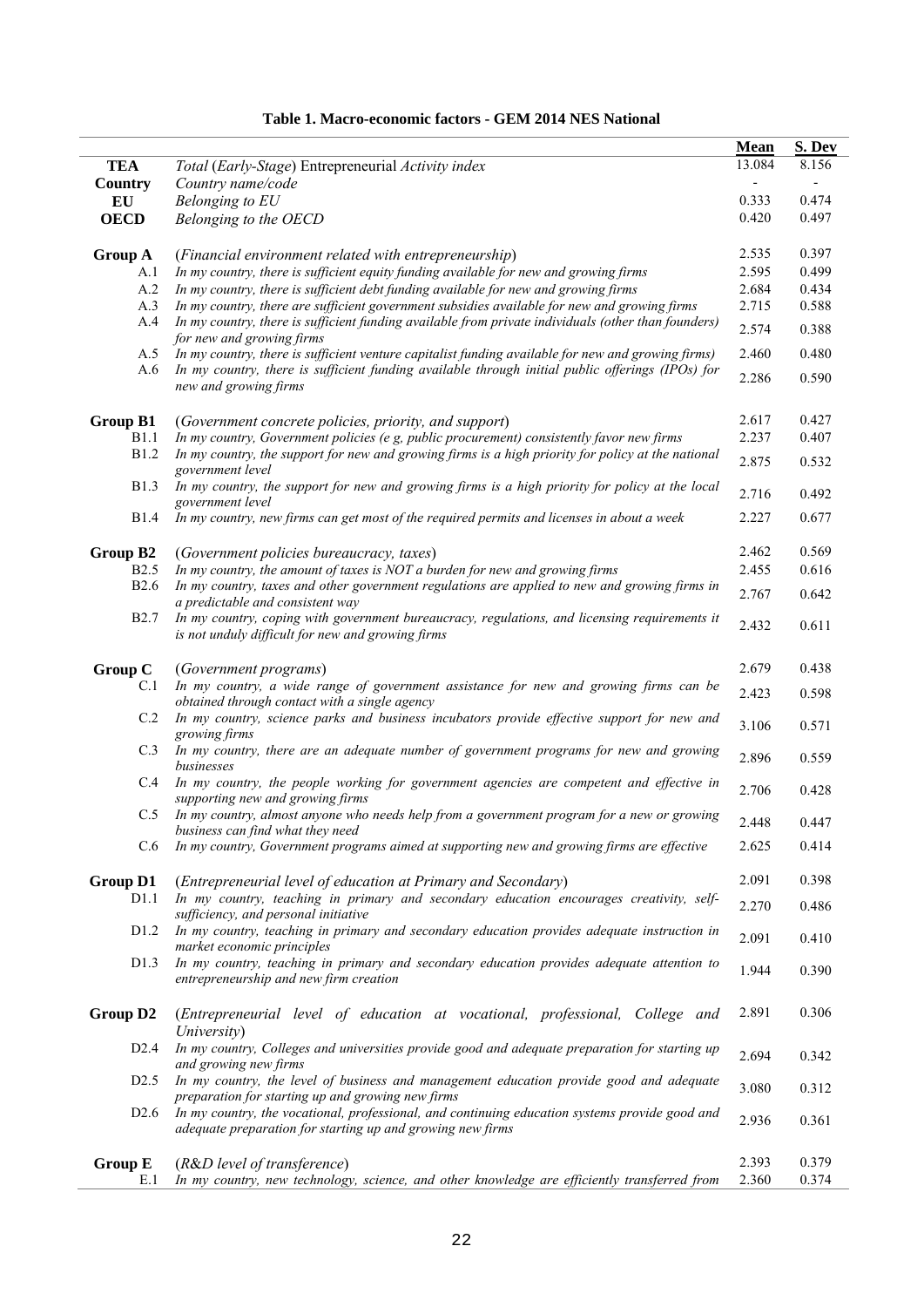|                       | universities and public research centers to new and growing firms                                                                                                                  |                |                |
|-----------------------|------------------------------------------------------------------------------------------------------------------------------------------------------------------------------------|----------------|----------------|
| E.2                   | In my country, new and growing firms have just as much access to new research and technology<br>as large, established firms                                                        | 2.297          | 0.367          |
| E.3                   | In my country, new and growing firms can afford the latest technology                                                                                                              | 2.142          | 0.356          |
| E.4                   | In my country, there are adequate government subsidies for new and growing firms to acquire<br>new technology                                                                      | 2.347          | 0.527          |
| E.5                   | In my country, the science and technology base efficiently supports the creation of world-class<br>new technology-based ventures in at least one area                              | 2.831          | 0.579          |
| E.6                   | In my country, there is good support available for engineers and scientists to have their ideas<br>commercialized through new and growing firms                                    | 2.528          | 0.528          |
| <b>Group F</b>        | (Professional and commercial infrastructure access)                                                                                                                                | 3.024          | 0.333          |
| F.1                   | In my country, there are enough subcontractors, suppliers, and consultants to support new and<br>growing firms                                                                     | 3.322          | 0.428          |
| F.2                   | In my country, new and growing firms can afford the cost of using subcontractors, suppliers, and<br>consultants                                                                    | 2.418          | 0.325          |
| F.3                   | In my country, it is easy for new and growing firms to get good subcontractors, suppliers, and<br>consultants                                                                      | 2.813          | 0.390          |
| F.4                   | In my country, it is easy for new and growing firms to get good, professional legal and<br>accounting services                                                                     | 3.349          | 0.443          |
| F.5                   | In my country, it is easy for new and growing firms to get good banking services (checking<br>accounts, foreign exchange transactions, letters of credit, and the like)            | 3.314          | 0.486          |
| Group G1              | (Internal market dynamics)                                                                                                                                                         | 2.968          | 0.475          |
| G1.1                  | In my country, the markets for consumer goods and services change dramatically from year to<br>vear                                                                                | 3.021          | 0.529          |
| G1.2                  | In my country, the markets for business-to-business goods and services change dramatically<br>from year to year                                                                    | 2.907          | 0.446          |
|                       |                                                                                                                                                                                    |                |                |
|                       |                                                                                                                                                                                    |                |                |
| Group G <sub>2</sub>  | (Internal market burdens)                                                                                                                                                          | 2.630          | 0.337          |
| G2.3<br>G2.4          | In my country, new and growing firms can easily enter new markets<br>In my country, the new and growing firms can afford the cost of market entry                                  | 2.730<br>2.517 | 0.331<br>0.318 |
| G2.5                  | In my country, new and growing firms can enter markets without being unfairly blocked by<br>established firms                                                                      | 2.634          | 0.360          |
| G2.6                  | In my country, the anti-trust legislation is effective and well enforced                                                                                                           | 2.689          | 0.508          |
|                       |                                                                                                                                                                                    |                |                |
| <b>Group H</b>        | (Physical infrastructures and services access)                                                                                                                                     | 3.735          | 0.483          |
| H.1                   | In my country, the physical infrastructure (roads, utilities, communications, waste disposal)<br>provides good support for new and growing firms                                   | 3.421          | 0.678          |
| H.2                   | In my country, it is not too expensive for a new or growing firm to get good access to<br>communications (phone, Internet, etc)                                                    | 3.836          | 0.494          |
| H.3                   | In my country, a new or growing firm can get good access to communications (telephone,<br>internet, etc) in about a week                                                           | 3.899          | 0.523          |
| H.4                   | In my country, new and growing firms can afford the cost of basic utilities (gas, water,<br>electricity, sewer)                                                                    | 3.775          | 0.483          |
| H.5                   | In my country, new or growing firms can get good access to utilities (gas, water, electricity,<br>sewer) in about a month                                                          | 3.820          | 0.516          |
|                       |                                                                                                                                                                                    |                |                |
| <b>Group I</b><br>I.1 | (Cultural, social norms and society support)<br>In my country, the national culture is highly supportive of individual success achieved through                                    | 2.848          | 0.398          |
|                       | own personal efforts                                                                                                                                                               | 3.043          | 0.493          |
| 1.2                   | In my country, the national culture emphasizes self-sufficiency, autonomy, and personal<br>initiative                                                                              | 2.901          | 0.464          |
| I.3                   | In my country, the national culture encourages entrepreneurial risk-taking                                                                                                         | 2.507          | 0.440          |
| I.4<br>I.5            | In my country, the national culture encourages creativity and innovativeness<br>In my country, the national culture emphasizes the responsibility that the individual (rather than | 2.891<br>2.894 | 0.391<br>0.412 |

*Note*: The sample is GEM 2014 NES National Level (69 observations). "EU" and "OECD" are *dummy* variables. TEA takes value in percentage. The rest of the variables take values between 0 (disagree) and 5 (agree). For each country in the sample, group values are the mean of the single attributes that belong to the group.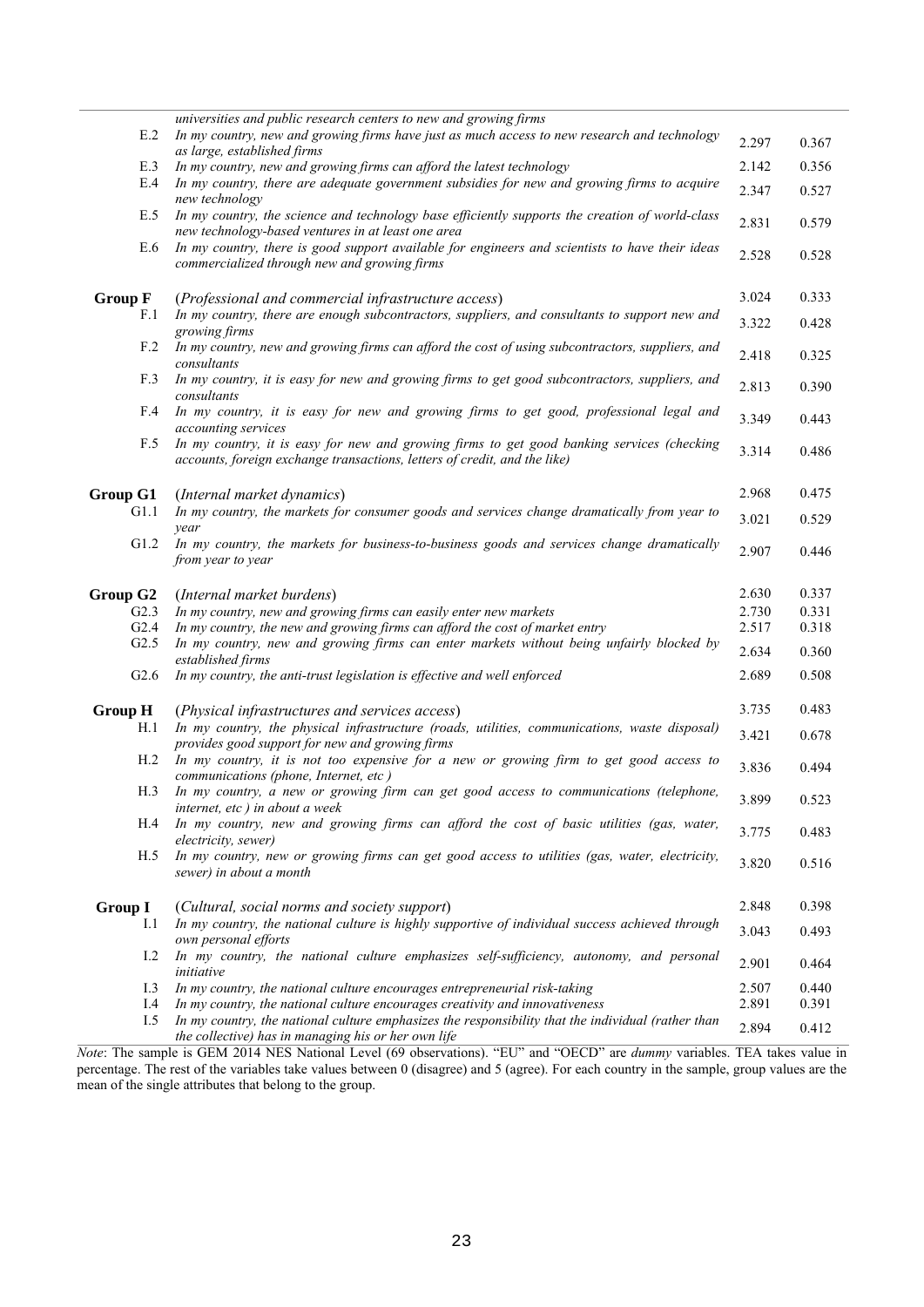|                                                  | <b>OECD</b>              |                          | Non-OECD |         |               |
|--------------------------------------------------|--------------------------|--------------------------|----------|---------|---------------|
| <b>Variables</b>                                 | Mean                     | S. Dev.                  | Mean     | S. Dev. | $p$ -value    |
|                                                  |                          |                          |          |         |               |
| <b>Contributes to TEA index</b>                  | 0.0813                   | 0.2733                   | 0.1621   | 0.3686  | (<0.01)       |
| Age                                              | 43.043                   | 14.700                   | 38.158   | 13.656  | (<0.01)       |
| <b>Being male</b>                                | 0.4895                   | 0.4998                   | 0.4788   | 0.4995  | (<0.01)       |
| <b>Family number</b>                             | 3.2051                   | 1.6032                   | 4.1119   | 2.1926  | (<0.01)       |
| <b>Number of children</b>                        | 0.8238                   | 1.3321                   | 0.2612   | 0.8671  | (<0.01)       |
| <b>Basic education</b>                           | 0.1858                   | 0.3889                   | 0.0499   | 0.2178  | (<0.01)       |
| <b>Secondary education</b>                       | 0.5879                   | 0.4922                   | 0.6248   | 0.4841  | (<0.01)       |
| <b>University education</b>                      | 0.1639                   | 0.3702                   | 0.2929   | 0.4551  | (<0.01)       |
| Consider to have skills to be entrepreneur       | 0.4396                   | 0.4963                   | 0.5482   | 0.4976  | (<0.01)       |
| Low level of income                              | 0.2554                   | 0.4361                   | 0.3021   | 0.4592  | (<0.01)       |
| <b>Middle level of income</b>                    | 0.2503                   | 0.4332                   | 0.2682   | 0.4432  | (<0.01)       |
| <b>High level of income</b>                      | 0.2470                   | 0.4313                   | 0.2672   | 0.4425  | (<0.01)       |
| <b>Being employed</b>                            | 0.5460                   | 0.4978                   | 0.3944   | 0.4887  | (<0.01)       |
| Being self-employed                              | 0.1411                   | 0.3471                   | 0.2895   | 0.4887  | (<0.01)       |
| <b>Being unemployed</b>                          | 0.1170                   | 0.3214                   | 0.1353   | 0.3420  | (<0.01)       |
| Being an active unemployed                       | 0.1166                   | 0.3209                   | 0.1349   | 0.3416  | (<0.01)       |
| <b>Being retired</b>                             | 0.1336                   | 0.3402                   | 0.0885   | 0.2688  | (<0.01)       |
| Being a student                                  | 0.1024                   | 0.3019                   | 0.1154   | 0.3195  | (<0.01)       |
| Being a homemaker                                | 0.1338                   | 0.3404                   | 0.2510   | 0.4335  | (<0.01)       |
| Being a businessman                              | 0.1069                   | 0.3088                   | 0.1927   | 0.3944  | (<0.01)       |
| Desire to be a businessman                       | 0.4396                   | 0.4963                   | 0.6618   | 0.4730  | (<0.01)       |
| Desire to be entrepreneur in the future          | 0.1393                   | 0.3463                   | 0.3200   | 0.4665  | (<0.01)       |
| Know someone who is an entrepreneur              | 0.3916                   | 0.8981                   | 0.5032   | 0.9155  | (<0.01)       |
| Consider to have opportunities to entr.          | 0.2684                   | 0.4431                   | 0.4364   | 0.4959  | (<0.01)       |
| Have a good perception of entrepreneur           | 0.2682                   | 0.4430                   | 0.4406   | 0.4964  | (<0.01)       |
| Consider that culture support entrep.            | 0.4281                   | 0.4948                   | 0.6671   | 0.4712  | (<0.01)       |
| Have fear of failure                             | 0.4385                   | 0.4962                   | 0.3543   | 0.4783  | (<0.01)       |
| Desire for social equity                         | 0.4931                   | 0.4999                   | 0.5670   | 0.4954  | (<0.01)       |
| <b>Respect for success</b>                       | 0.5412                   | 0.4983                   | 0.6673   | 0.4711  | (<0.01)       |
| Media promotes successful businessmen            | 0.4155                   | 0.4928                   | 0.6420   | 0.4794  | (<0.01)       |
| Have helped other entrepreneurs                  | 0.0707                   | 0.2564                   | 0.1262   | 0.3321  | (<0.01)       |
| Can offer a new product                          | 0.0637                   | 0.2442                   | 0.0950   | 0.2932  | (<0.01)       |
| Can offer a new technology                       | 0.0344                   | 0.1823                   | 0.0750   | 0.2634  | (<0.01)       |
| <b>Technological level of the sector working</b> | 0.0096                   | 0.0975                   | 0.0047   | 0.0685  | (0.0651)      |
| <b>Search for new markets</b>                    | 0.1503                   | 0.3574                   | 0.2619   | 0.4397  | (<0.01)       |
| <b>Search for new customers</b>                  | 0.0031                   | 0.0562                   | 0.0158   | 0.1248  | (<0.01)       |
| Have ended a business recently                   | 0.0288                   | 0.1674                   | 0.0609   | 0.2392  | (<0.01)       |
| Have invested in other business                  | 0.0487                   | 0.2155                   | 0.0599   | 0.2374  | (<0.01)       |
| Belong to a developing country                   | ÷                        |                          | 0.7721   | 0.4194  | (<0.01)       |
| Belong to a not-developed country                | $\overline{\phantom{a}}$ | $\overline{\phantom{a}}$ | 0.1680   | 0.3739  | (<0.01)       |
| Have an ideal life                               | 0.4969                   | 0.4999                   | 0.5288   | 0.4991  | $($ <0.01)    |
| Have good conditions of life                     | 0.4986                   | 0.5000                   | 0.5022   | 0.4999  | (0.1153)      |
| Be satisfied with life                           | 0.6782                   | 0.4671                   | 0.6177   | 0.4859  | (<0.01)       |
| Obtain important things in life                  | 0.6028                   | 0.4893                   | 0.5173   | 0.4997  | (<0.01)       |
| <b>Satisfied with life decisions</b>             | 0.4409                   | 0.4965                   | 0.4257   | 0.4944  | (<0.01)       |
| <b>Have freedom at work</b>                      | 0.3452                   | 0.4754                   | 0.3307   | 0.4704  | $(\leq 0.01)$ |
| Like current job                                 | 0.8932                   | 0.3088                   | 0.8849   | 0.3201  | (<0.01)       |
| Have a no--stressful job                         | 0.6852                   | 0.4644                   | 0.7770   | 0.4162  | (<0.01)       |
| Satisfied with current job                       | 0.3788                   | 0.4851                   | 0.3018   | 0.4590  | (<0.01)       |
| Satisfied with current income                    | 0.2322                   | 0.4222                   | 0.2226   | 0.4160  | (<0.01)       |
| <b>Enough time for leisure</b>                   | 0.1947                   | 0.3959                   | 0.2965   | 0.4567  | $(\leq 0.01)$ |
| <b>Enough time for family activities</b>         | 0.2007                   | 0.4005                   | 0.3097   | 0.4623  | (<0.01)       |
| <b>Enough time for housework activities</b>      | 0.2187                   | 0.4133                   | 0.3165   | 0.4651  | (<0.01)       |
| Being an immigrant                               | 0.0487                   | 0.2153                   | 0.0113   | 0.1060  | (<0.01)       |
|                                                  |                          |                          |          |         |               |
| N. Observations                                  | 93,635                   |                          | 94,738   |         |               |

#### **Table 2. Summary statistics - GEM 2014 Global Individual**

*Note*: the sample (GEM 2014 Global Individual level) is restricted to individuals who reported age. Kruskal-Wallis *p*-values for the comparison of the variables among belonging or not belonging to the OECD in parenthesis. Age is measured in years. The rest of the variables are dummies, taking value 1 if agree or 0 if not agree.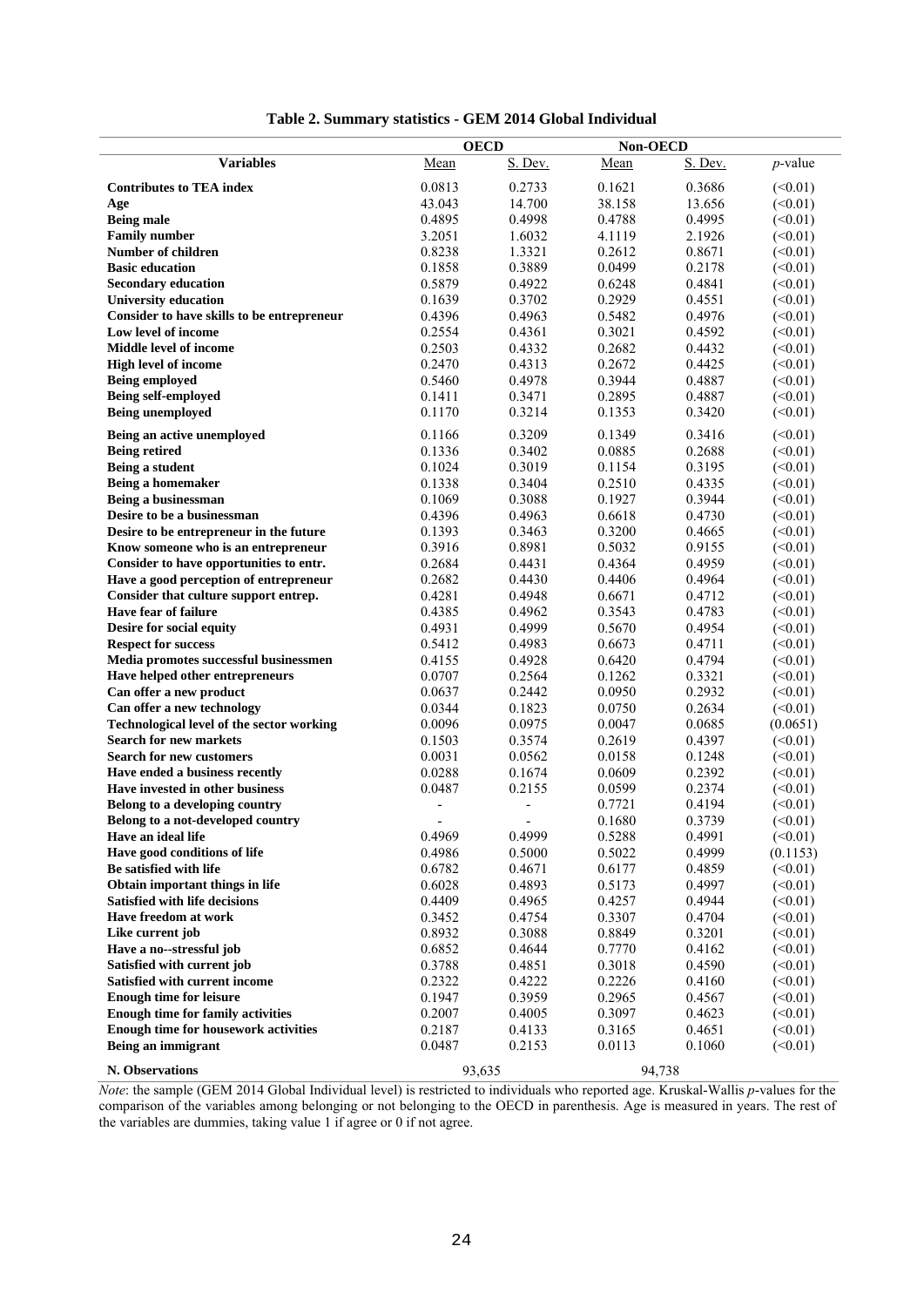**Table 3. Final logit model** 

| <b>VARIABLES</b>                | <b>Estimate</b> | <b>Std. Error</b> | t-ratio   | <i>p</i> -value |
|---------------------------------|-----------------|-------------------|-----------|-----------------|
| Have helped other entrepreneurs | $2.830***$      | 0.039             | 72.225    | (0.001)         |
| Age                             | $-0.045***$     | 0.001             | $-39.204$ | $(\leq 0.001)$  |
| <b>Search for new markets</b>   | 22.669          | 72.700            | 0.312     | (0.755)         |
| Being a businessman             | $-1.506***$     | 0.043             | $-34.746$ | (<0.001)        |
| Have ended a business recently  | $0.134*$        | 0.043             | 2.471     | (0.013)         |
| Constant                        | $-20.077$       | 72.700            | $-0.276$  | (0.782)         |
| N. Obs.                         | 188,373         |                   |           |                 |

*Note*: the sample (GEM 2014 Global Individual) is restricted to individuals who reported age. Dependent variable is the dummy "contributes to TEA".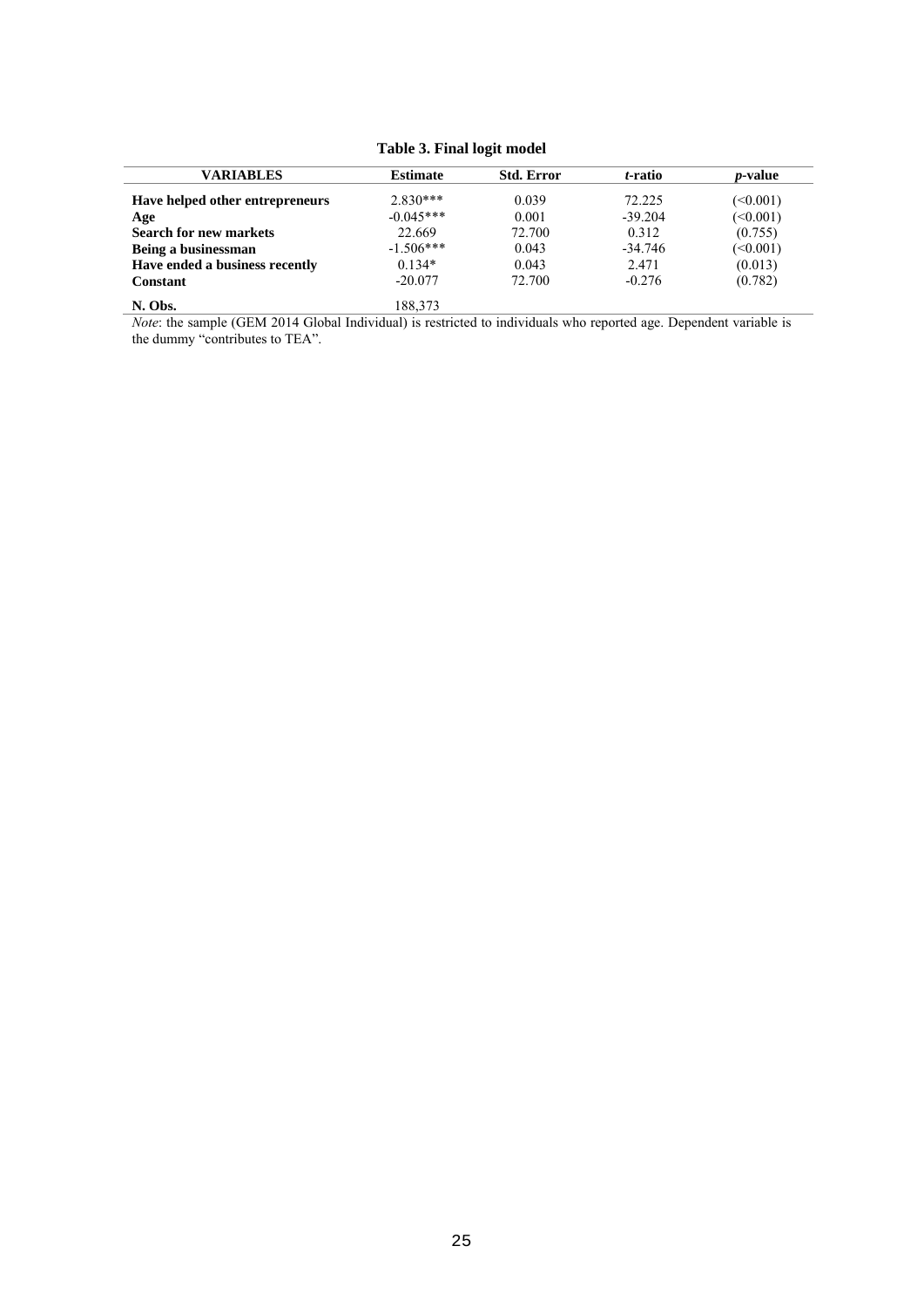**Figure 1. Results for GEM 2014 NES National Level data** 

Panel A Panel B Panel B



*Note*: the sample is GEM 2014 NES National. Dependent variable is the "TEA Index". In Panel A we use the disaggregated variables, while in Panel B we use aggregated principal component factors (variable indices are taken ordered from Table 1). We compute 500 iterations bootstrap of linear regressions, following the method described in Sections 2.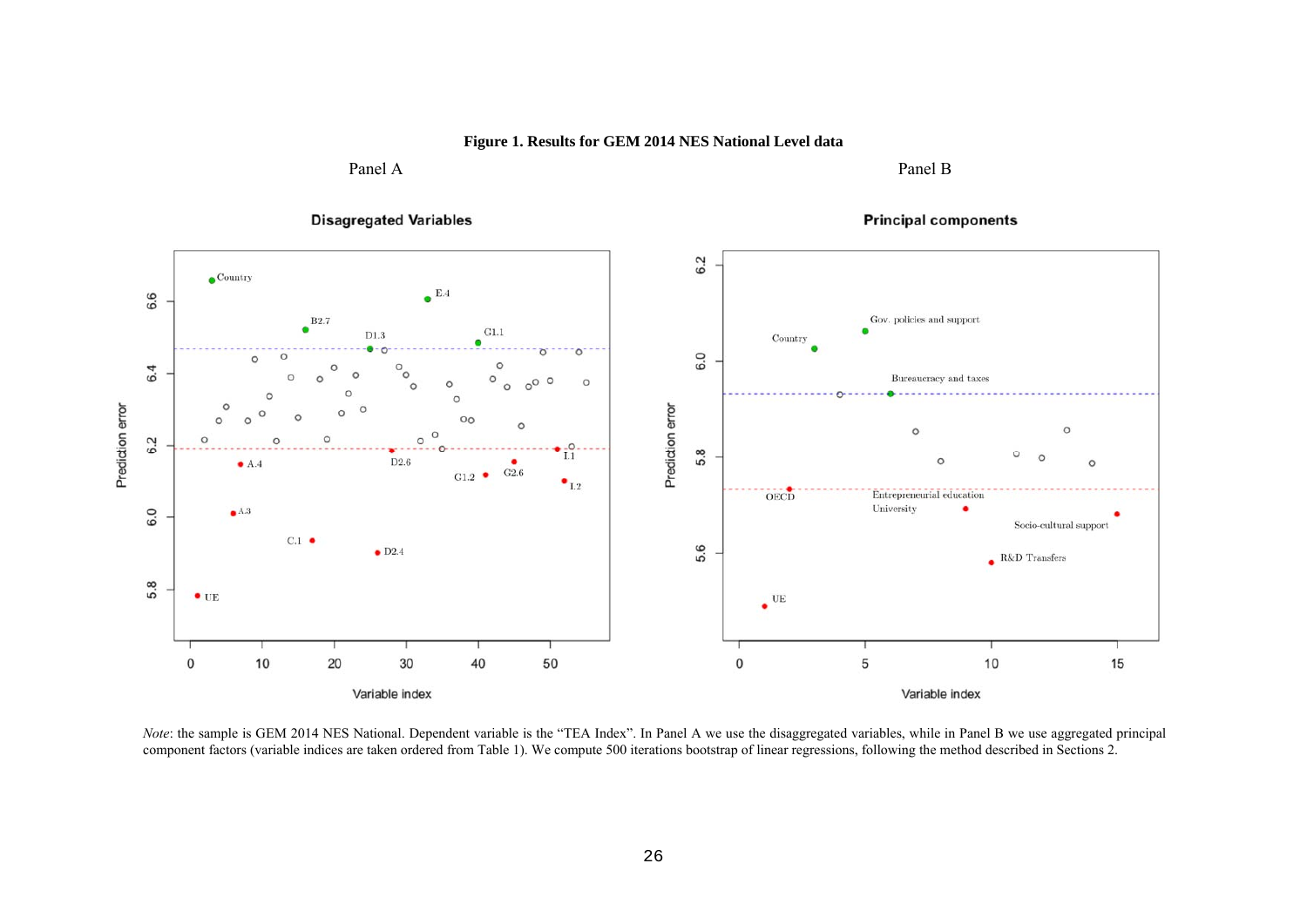

**Figure 2. Forward stepwise for principal factors analysis of GEM 2014 NES National Level data**

*Note*: the sample (GEM 2014 NES National) is restricted to individuals who reported age. Dependent variable is "TEA index". Regressors are aggregated principal component factors (see Table 1). In Panel A, we show results of 2,000 iterations bootstrap of linear regressions with a single regressor in each iteration. The variable with the highest predictive power is "EU" (index 1). In Panel B, we repeat the process selecting "EU" and another variable in each iteration. The variable with the highest predictive power is now the R&D transfers level (index 10). Repeating analogously, in Panel C, the variable with the highest predictive power is now the level of vocational, professional, College, and University entrepreneurial education (index 9). Finally, in panel D, the selected variable is the financial environment (index 4). Prediction errors (mean absolute errors) decrease in Panel A, B and C, but increase in Panel D.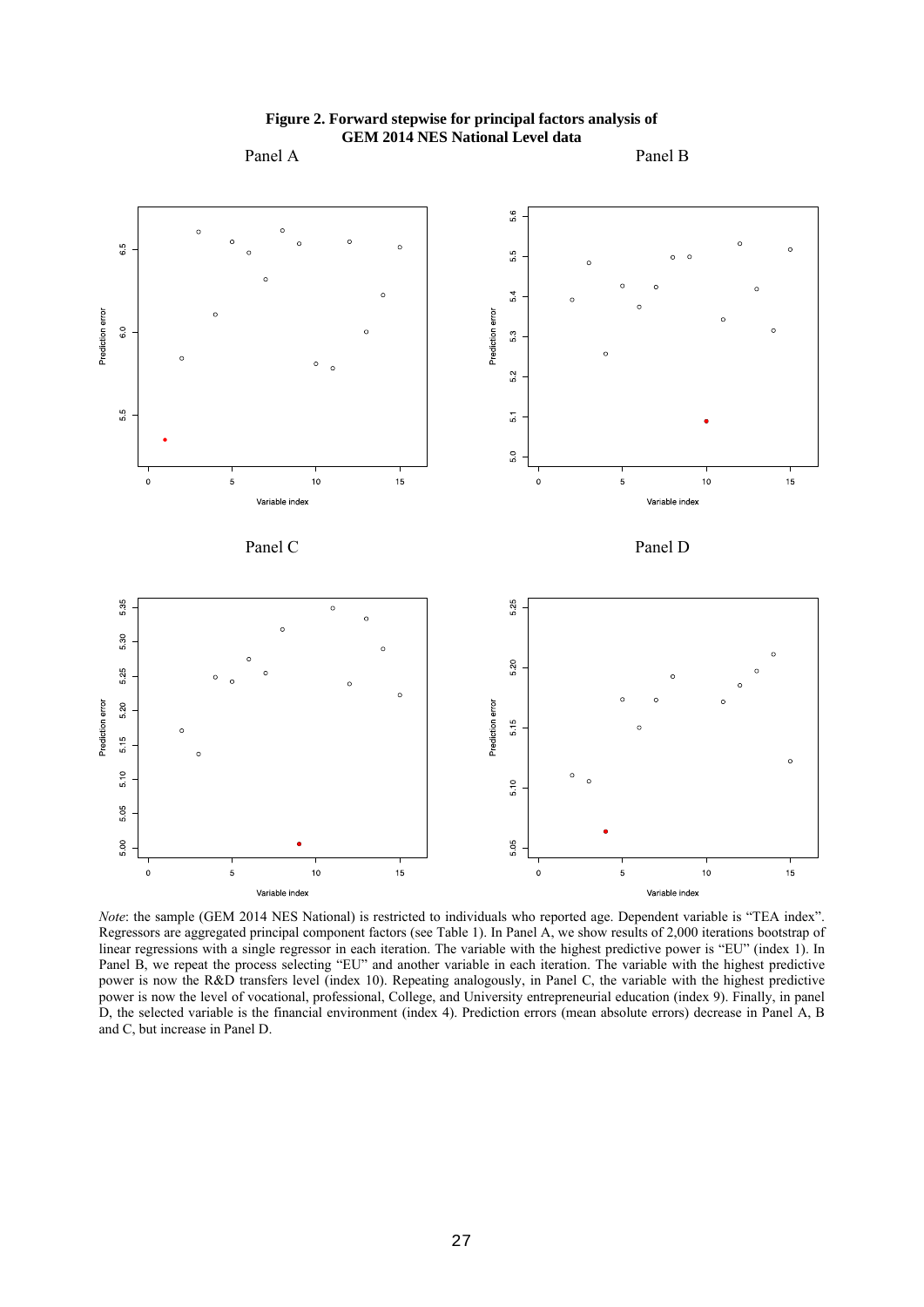

### **Figure 3. Forward stepwise for all individual variables of GEM 2014 NES National Level data**

*Note*: the sample (GEM 2014 NES National) is restricted to individuals who reported age. Dependent variable is "TEA index". Regressors are disaggregated variables (see Table 1). In Panel A, we show results of 2,000 iterations bootstrap of linear regressions with a single regressor in each iteration. The variable with the highest predictive power is "EU" (index 1). In Panel B, we repeat the process selecting "EU" and another variable in each iteration. The variable with the highest predictive power is now government subsidies for new and growing firms (index 6). Repeating analogously, in Panel C, the variable with the highest predictive power is now entrepreneurial preparation at University (index 26); in Panel D, creativity, self-sufficiency, and initiative at primary/secondary school (index 23); and in Panel E, equity of access to technology by new and growing forms (index 30). Finally, we repeat the process in panel F and the selected variable is now the culture of encouragement of entrepreneurial risk-taking (index 53). Prediction errors (mean absolute errors) decrease in Panel A, B, C, D and E but increase in Panel F.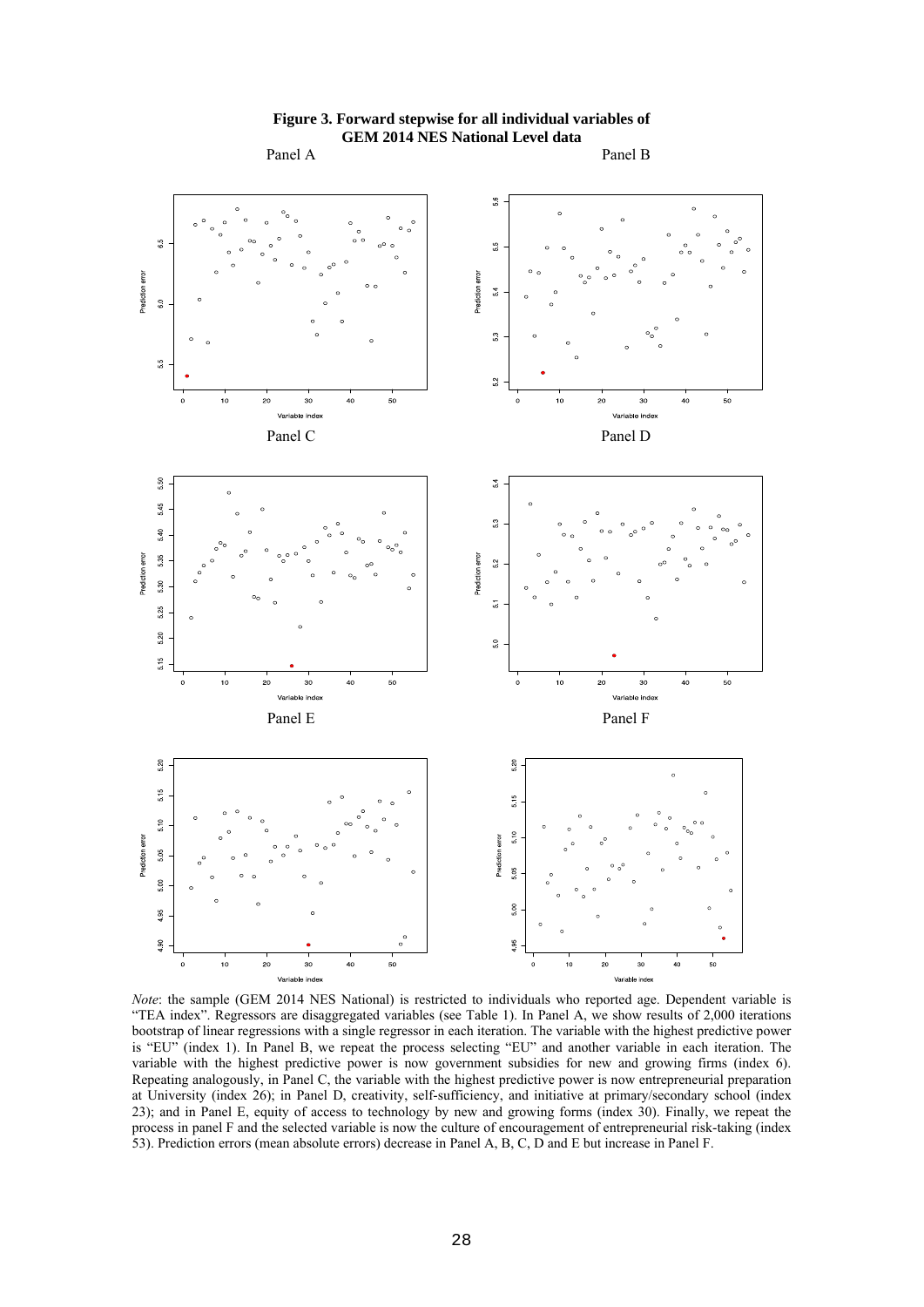

**Figure 4. Application of the algorithm to classification problems with GEM 2014 Individual Level data** 

*Note*: the sample (GEM 2014 Global Individual) is restricted to individuals who reported age. Dependent variable is the dummy "contributes to TEA". Panel A shows results for a logistic regression problem, and Panel B for a Linear Discriminant Analysis. We compute 500 iterations bootstrap of logistic and LDA classification problems, following the method described in Sections 2.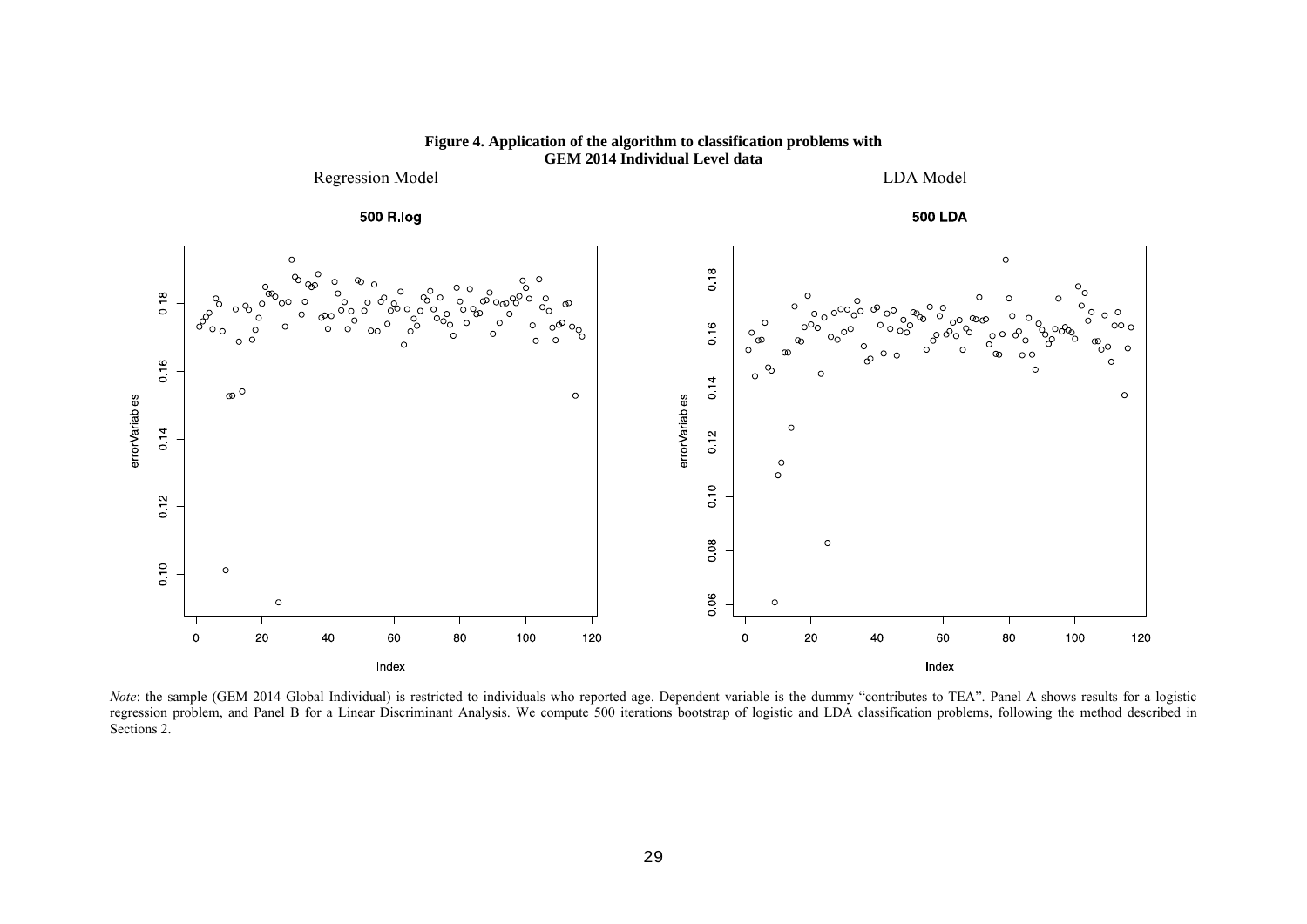

**Figure 5. Forward stepwise for classification problems with GEM 2014 Individual Level data** 

*Note*: the sample (GEM 2014 Global Individual) is restricted to individuals who reported age. Dependent variable is the dummy "contributes to TEA". In Panel A, we show results of 10 iterations bootstrap of logistic regressions following a forward stepwise procedure. In Panel B, we repeat the process for a LDA.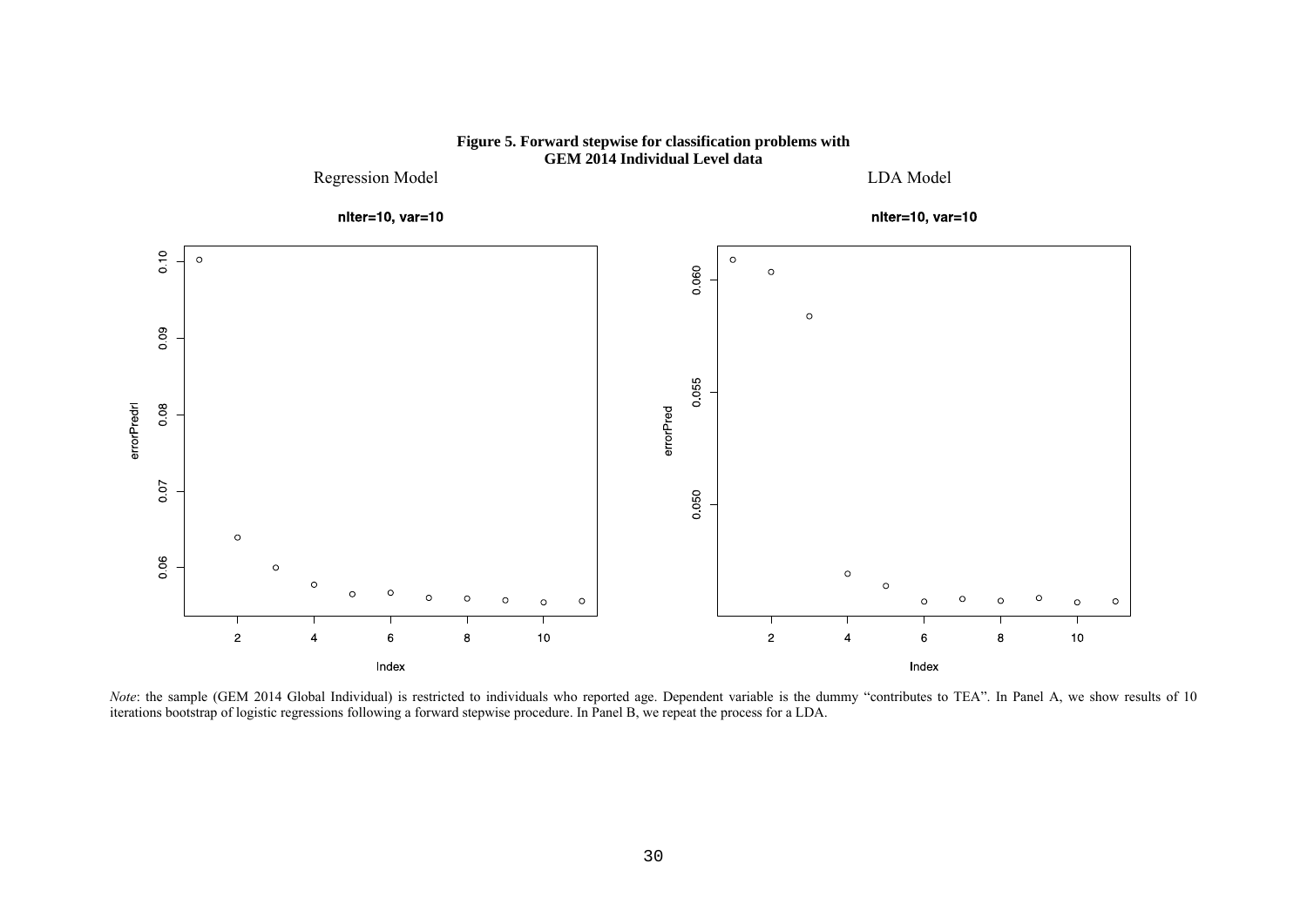#### **Appendix: R-code of the algorithmic approach**

```
# Read or import the data in R. 
# It is important to drop any 'ID variable'. 
# Set the outcome variable in the last place (for example). 
# Set the number of iterations. 
nIter=5000 
#Set the number of variables in each iteration. 
nVariables=7 
#Set the number of individuals in the database. 
nIndividuals=dim(data)[1] 
#Define a matrix of predictions. 
predictions=matrix(rep(NA,nIndividuals*nIter),ncol=nIndividuals) 
#Define a matrix of appearance of variables. 
MVariables=matrix(rep(0,dim(data)[2]*nIter),nrow=nIter) 
#Generate train and test subsamples, set the variables and estimate the 
coefficients. 
for(i in 1:nIter) {
     sample1=sample(c(1:nIndividuals),nIndividuals,replace=T) 
     variables=sample(c(1:(dim(data)[2]-1)),nVariables,replace=F) 
     train=data[sample1,c(variables,dim(data)[2])] 
     test=data[-sample1,c(variables,dim(data)[2])] 
     MVariables[i,variables]=1 
      #Train the model (e.g., regression) and predict the outcome for the test set. 
     model=lm(outcome~., data=train) 
     prob=predict.lm(model, test) 
     predictions[i,(1:dim(data)[1])[-sample1]]=prob 
} 
# Define and fill the array of mean absolute errors 
errorVariables=rep(NA,dim(data)[2]) 
for(i in 1:dim(data)[2]){
     nTimesVariables=0 
     errorAc=0 
    for(j in 1:nIter){
          if(MVariables[j,i]==1){ 
             nTimesVariables=nTimesVariables+1 
             errorAc=errorAc+mean(abs(predictions[j,]-data$outcome),na.rm=T) 
    } 
      } 
     errorVariables[i]=errorAc/nTimesVariables 
} 
plot(errorVariables) 
# Step by step approach (e.g., for a regression model). 
function.lm=function(data,indexVariables,nIter){ 
     nIndividuals=dim(data)[1] 
     res=rep(NA,nIter) 
     for(i in 1:nIter){ 
        sample1=sample(c(1:nIndividuals),nIndividuals,replace=T) 
        train=data[sample1,c(indexVariables,dim(data)[2])] 
        test=data[-sample1,c(indexVariables,dim(data)[2])] 
 model=lm(outcome~., data=train) 
 prob=predict(model, test) 
        res[i]=mean(abs((test$outcome)-prob)) 
     } 
     result=mean(res) 
     return(result)
```